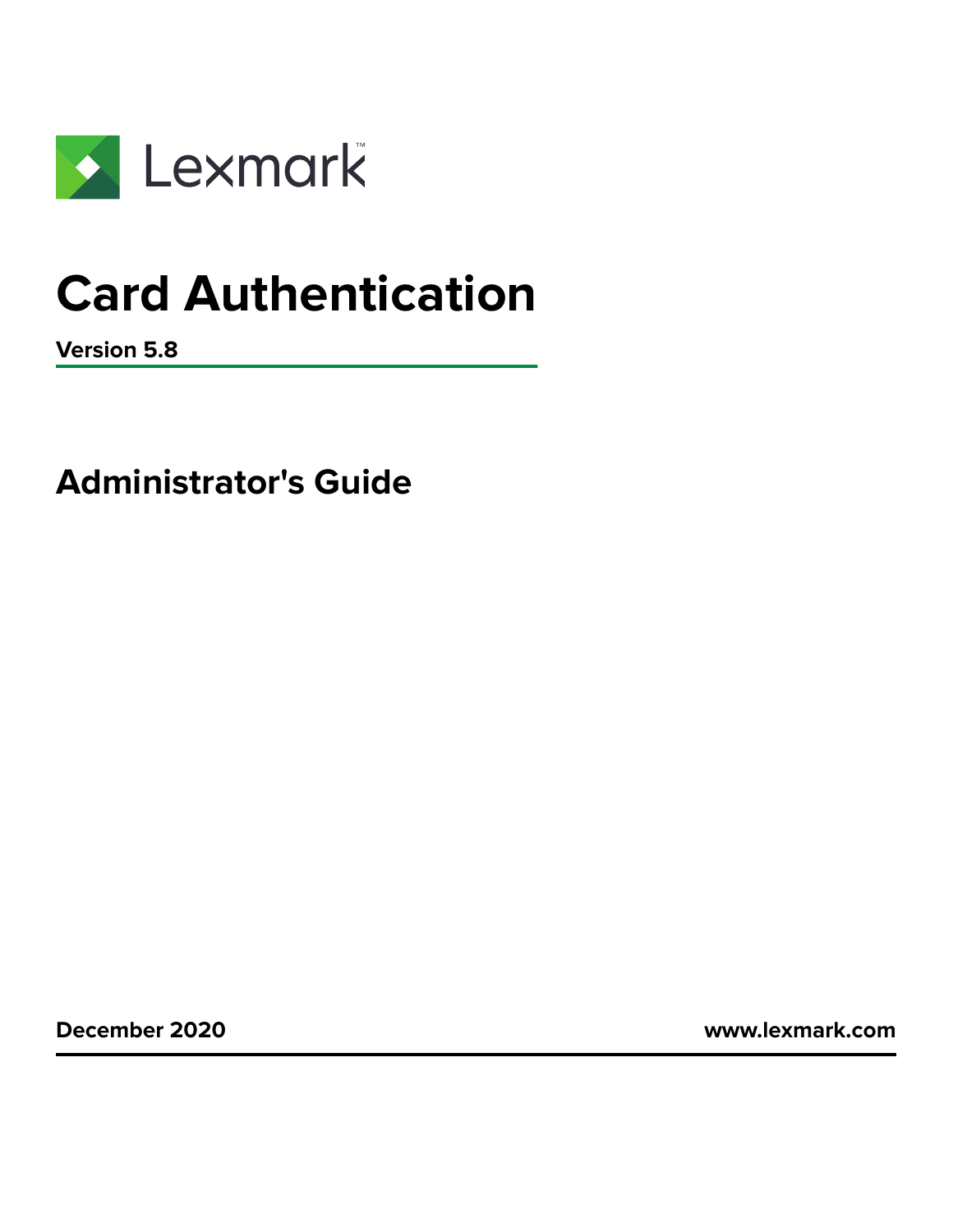# **Contents**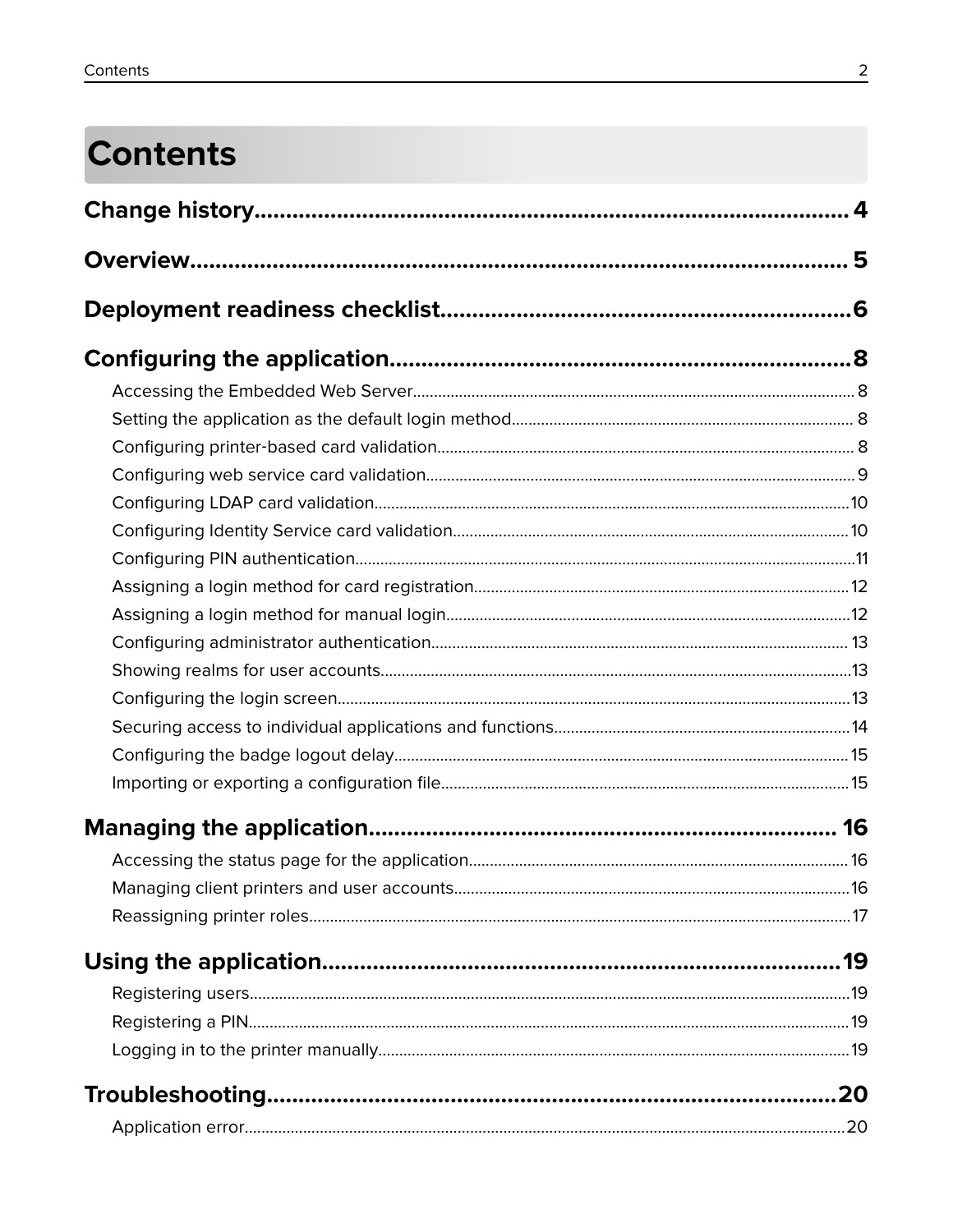| 26  |
|-----|
| 25  |
| .24 |
|     |
|     |
|     |
|     |
|     |
|     |
|     |
|     |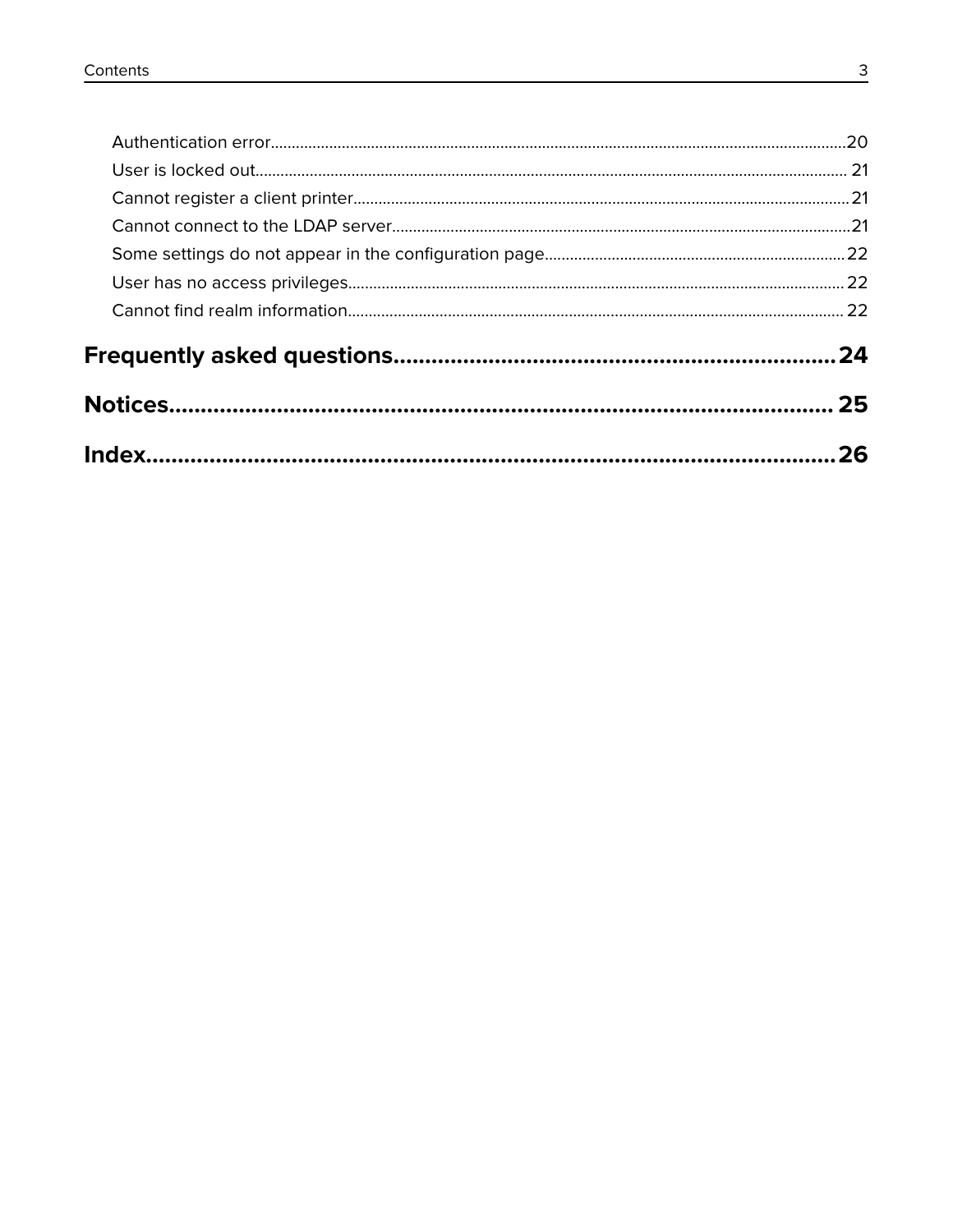# <span id="page-3-0"></span>**Change history**

### **December 2020**

**•** Added information about a warning related to a missing card reader.

### **June 2020**

- **•** Added information on new settings for verifying certificates.
- **•** Removed information on license requirement.

### **July 2019**

**•** Added instructions on configuring PIN‑only authentication.

### **December 2018**

**•** Added instructions on configuring administrator authentication.

### **August 2017**

- **•** Added information on the following:
	- **–** Lock screen settings
	- **–** Custom profile
- **•** Removed information on using the Display Customization application to manage the login screen.

### **August 2016**

- **•** Added information on the following:
	- **–** PIN authentication support
	- **–** Quick access buttons for manual login and PIN login

### **July 2016**

- **•** Added information on the following:
	- **–** Manual login
	- **–** Multiple‑domain support
	- **–** Use of service accounts to authenticate to the Identity Service Provider
	- **–** Multiple Kerberos realms for card registration and manual login
	- **–** Custom login text color
	- **–** Group permissions

### **January 2016**

• Initial document release for multifunction products with a tablet-like touch-screen display.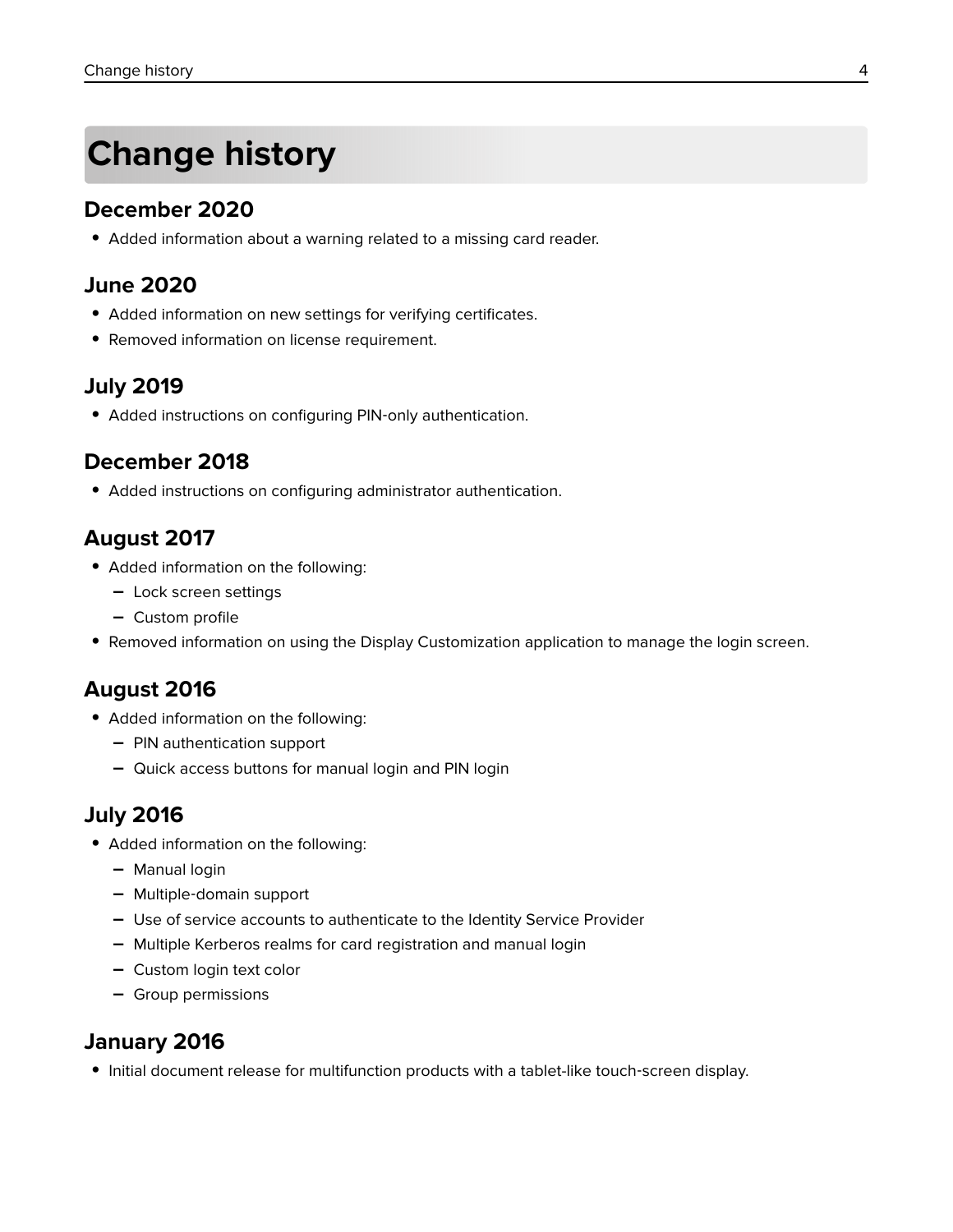# <span id="page-4-0"></span>**Overview**

Use the application to secure access to a printer using a card reader. When users badge in, their credentials are authenticated using either of the following:

**•** A master printer. If the master printer is offline, then a backup printer functions as the master printer until the master printer becomes online.

**Note:** When setting up the printers, make sure that they are on the same network.

**•** Lightweight Directory Access Protocol (LDAP), LexmarkTM Document Distributor (LDD) servers, or Identity Service Providers depending on the authentication set by the organization.

You can also configure the application to let users log in using a service account, user name, user name and password, or PIN.

This document provides instructions on how to configure, use, and troubleshoot the application.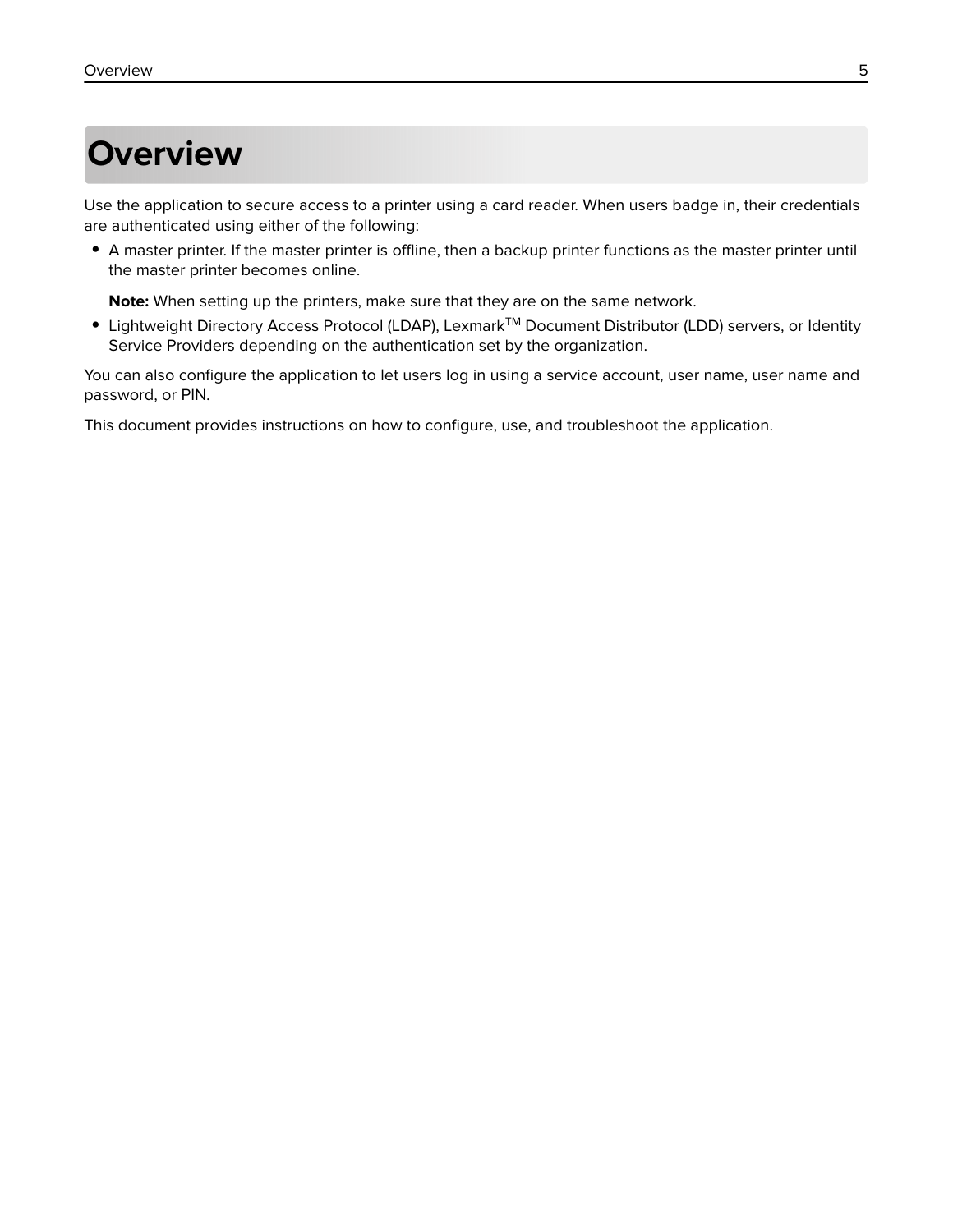<span id="page-5-0"></span>

| <b>Deployment readiness checklist</b> |  |  |
|---------------------------------------|--|--|
|---------------------------------------|--|--|

Before you begin, make sure that:

|        | At least one local or network account is set up on your printer. For more information, contact your system<br>administrator. |  |
|--------|------------------------------------------------------------------------------------------------------------------------------|--|
|        | A card reader and its driver are installed in the printer.                                                                   |  |
|        | You have the web server address to configure PIN authentication.                                                             |  |
|        | You have the following information to configure printer-based card validation:                                               |  |
| $\Box$ | Host name or IP address of the master printer                                                                                |  |
|        | Host name or IP address of the backup printer                                                                                |  |
|        | You have the following information to configure web service card validation:                                                 |  |
|        | Server URL                                                                                                                   |  |
| ப      | Registration and lookup interface version                                                                                    |  |
|        | You have the following information to configure LDAP card validation:                                                        |  |
|        | Note: You can also use an existing LDAP network account that is configured in your printer.                                  |  |
|        | Server address                                                                                                               |  |
|        | Server port number                                                                                                           |  |
|        | Search base                                                                                                                  |  |
|        | Login user name                                                                                                              |  |
|        | Login password                                                                                                               |  |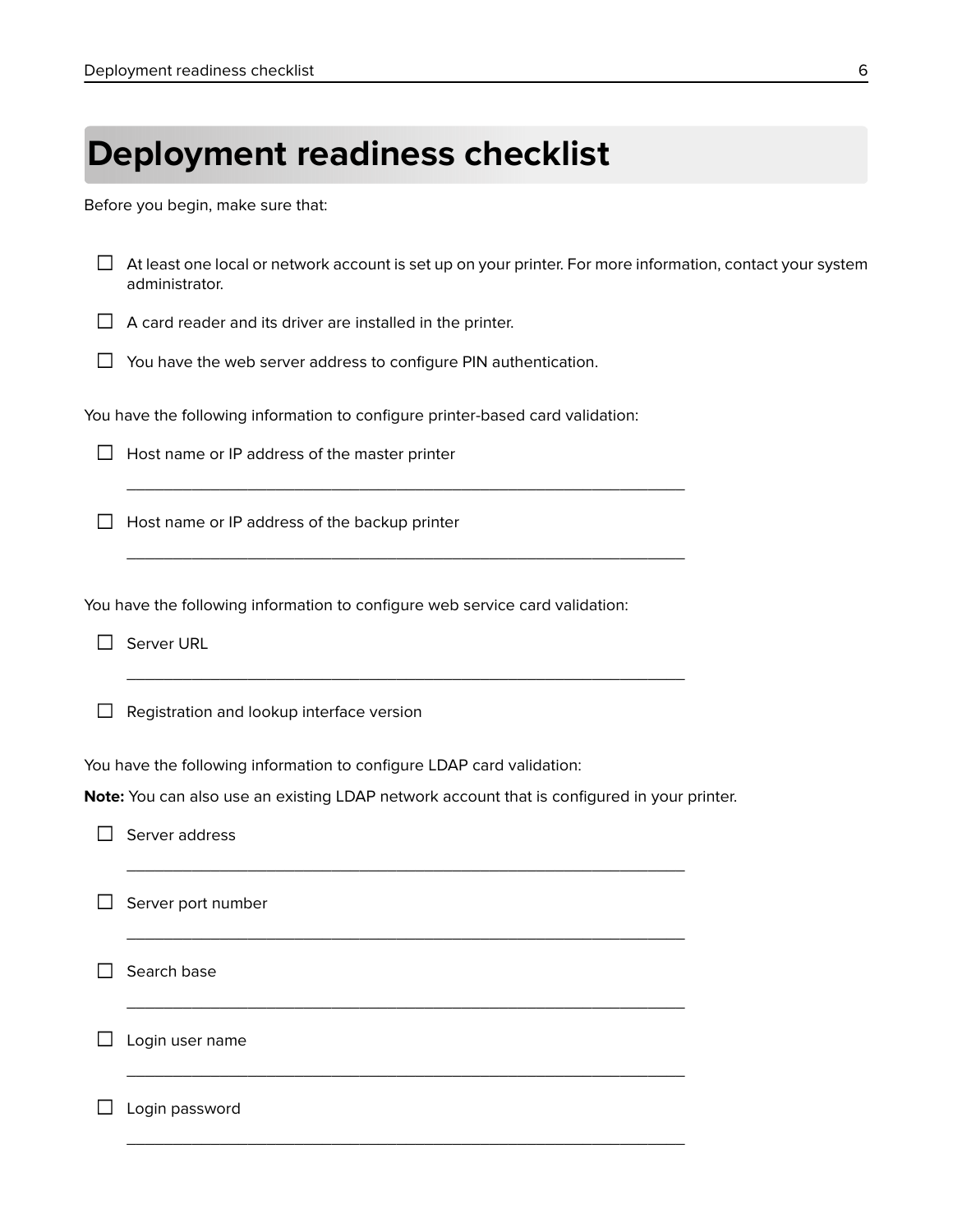$\Box$  LDAP attributes

**–** User ID

**–** Badge ID

**–** User information, optional

You have the following information to configure Identity Service card validation:

\_\_\_\_\_\_\_\_\_\_\_\_\_\_\_\_\_\_\_\_\_\_\_\_\_\_\_\_\_\_\_\_\_\_\_\_\_\_\_\_\_\_\_\_\_\_\_\_\_\_\_\_\_\_\_\_\_\_\_\_

\_\_\_\_\_\_\_\_\_\_\_\_\_\_\_\_\_\_\_\_\_\_\_\_\_\_\_\_\_\_\_\_\_\_\_\_\_\_\_\_\_\_\_\_\_\_\_\_\_\_\_\_\_\_\_\_\_\_\_\_

\_\_\_\_\_\_\_\_\_\_\_\_\_\_\_\_\_\_\_\_\_\_\_\_\_\_\_\_\_\_\_\_\_\_\_\_\_\_\_\_\_\_\_\_\_\_\_\_\_\_\_\_\_\_\_\_\_\_\_\_

\_\_\_\_\_\_\_\_\_\_\_\_\_\_\_\_\_\_\_\_\_\_\_\_\_\_\_\_\_\_\_\_\_\_\_\_\_\_\_\_\_\_\_\_\_\_\_\_\_\_\_\_\_\_\_\_\_\_\_\_

\_\_\_\_\_\_\_\_\_\_\_\_\_\_\_\_\_\_\_\_\_\_\_\_\_\_\_\_\_\_\_\_\_\_\_\_\_\_\_\_\_\_\_\_\_\_\_\_\_\_\_\_\_\_\_\_\_\_\_\_

 $\Box$  Identity Service Provider address

□ Badge Service Provider address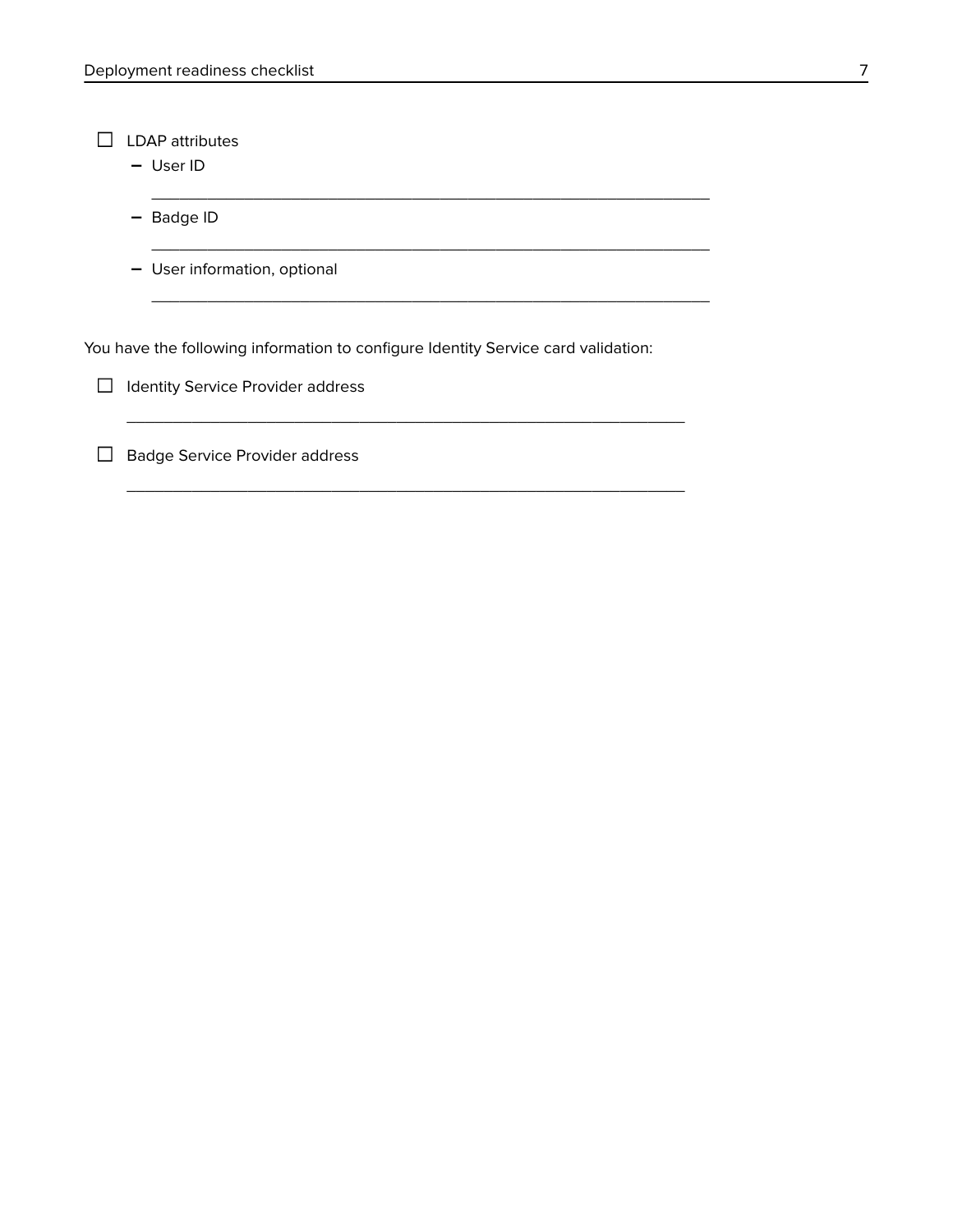# <span id="page-7-0"></span>**Configuring the application**

## **Accessing the Embedded Web Server**

- **1** Obtain the printer IP address. Do either of the following:
	- **•** Locate the IP address on the printer home screen.
	- **•** From the printer home screen, touch **Settings** > **Network/Ports** > **Network Overview**.
- **2** Open a web browser, and then type the printer IP address.

## **Setting the application as the default login method**

- **1** From the Embedded Web Server, click **Settings** > **Security** > **Login Methods**.
- **2** Click **Change** beside Default Control Panel Login Method.
- **3** In the Control Panel menu, select **Card Authentication**.
- **4** Click **Save**.

# **Configuring printer**‑**based card validation**

Use printer-based validation when validating users through a master printer.

**1** From the Embedded Web Server, navigate to the configuration page for the application:

#### **Apps** > **Card Authentication** > **Configure**

**2** From the User Authentication section, set Card Validation to **Printer**‑**based**.

**Note:** The Verify Certificate setting is applicable only to Identity Service and Web Service validation.

- **3** From the Printer-based Settings section, do the following:
	- **a** Select a role for the printer.
		- **• Master**—The printer maintains the list of registered users.
		- **• Backup**—If the master printer is offline, then the backup printer assumes the role of the master until the master printer becomes online.
		- **• Client**—The printer does not store user information. A master or backup printer is required to validate user credentials.

#### **Notes:**

- **–** If you have one printer, then set it as a master printer.
- **–** If you have two printers, then set one as a master printer and the other as a backup printer.
- **–** If you have three or more printers, then set one as master printer, one as backup printer, and the rest as client printers.
- **b** Type the host name or IP address of the master printer and backup printer.

#### **Notes:**

**•** When setting up a backup printer, the host name or IP address of the master printer is required.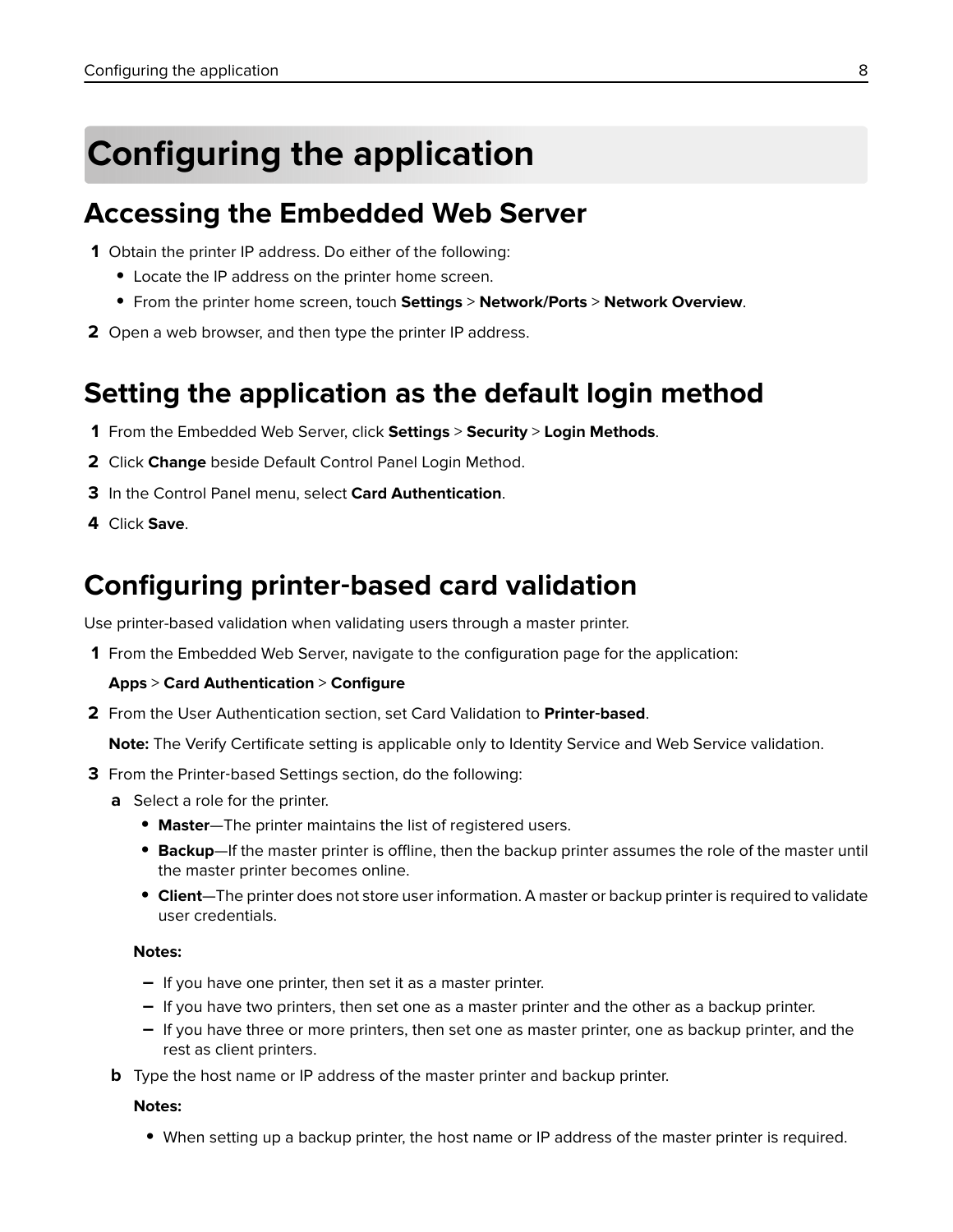- <span id="page-8-0"></span>**•** When setting up client printers, the host names or IP addresses of the master and the backup printers are required.
- **•** Before assigning a client printer to a new master printer, delete it from the old master printer.
- **4** Click **Save**.

### **Configuring web service card validation**

Use web service validation when validating users through an LDD server.

**1** From the Embedded Web Server, navigate to the configuration page for the application:

#### **Apps** > **Card Authentication** > **Configure**

- **2** From the User Authentication section, set Card Validation to **Web Service**.
- **3** Select **Verify Certificate** to validate all connections to the server. If Verify Certificate is not selected, then CA will not be validated.
- **4** In the Verification Mode menu, select either **chain** or **peer**.

**Note:** The default value is chain.

- **5** Upload the server SSL certificate to connect securely to the server.
- **6** In the CheckHosts field, type the additional host names (other than the default server URL) to verify the entries in the certificate. Use commas to separate multiple host names.

**Note:** By default, that white list contains just the server URL. Type additional host names in the CheckHosts field to include them in the white list.

- **7** From the Web Service Settings section, type the URL of the LDD server.
- **8** If necessary, adjust the server connection timeout.
- **9** Set the registration interface. Select either of the following:
	- **• Version 1**—Only the badge ID and user ID are shown in the Badge Information dialog box.
	- **• Version 2**—The following are shown in the Badge Information dialog box:
		- **–** Badge ID
		- **–** User ID
		- **–** IP address
		- **–** Host name
- **10** Set the lookup interface. To record when and where the badge was last used, select **Version 2**.
- **11** Click **Save**.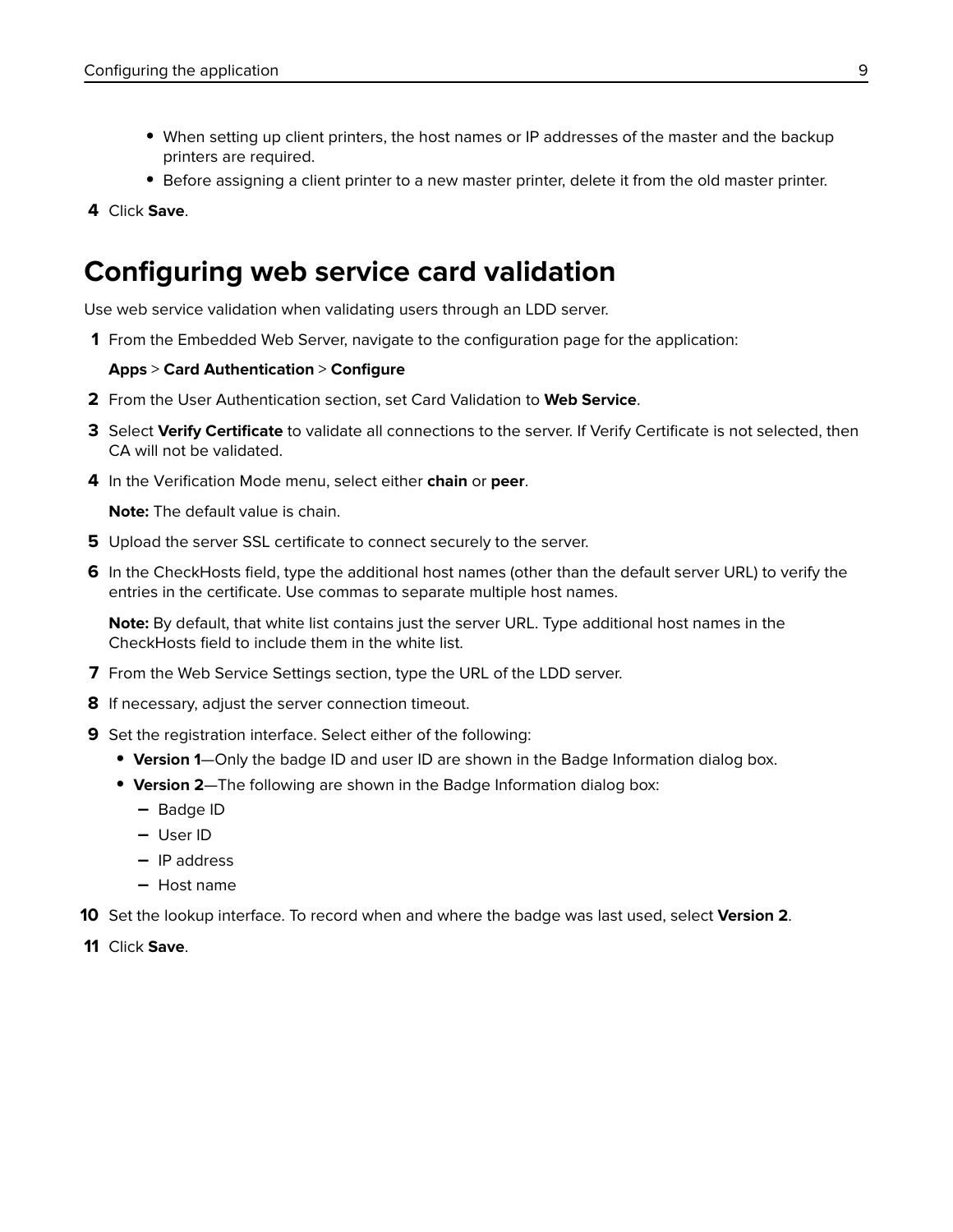# <span id="page-9-0"></span>**Configuring LDAP card validation**

Use LDAP validation when validating users through an LDAP server.

**1** From the Embedded Web Server, navigate to the configuration page for the application:

### **Apps** > **Card Authentication** > **Configure**

**2** From the User Authentication section, set Card Validation to **LDAP**.

**Note:** The Verify Certificate setting is applicable only to Identity Service and Web Service validation.

**3** From the LDAP Server Setup section, configure the settings.

**Note:** If **Use Address Book** is selected, then the application uses the LDAP settings that are already configured in the printer network accounts. If there are multiple LDAP accounts configured in the printer, then the application selects the setup name based on alphabetical order. Setup names starting in uppercase letters are selected first over lowercase letters.

- **• Server Address**—Type the LDAP server address.
- **• Server Port**—Enter the LDAP port number.
- **• Use SSL**—Select this option to enable a secure connection.
- **• Search Base**—Type the node in the LDAP server where user accounts reside. You can type multiple search bases, separated by commas.
- **• Login Username**—Type the LDAP account user name. In some LDAP server configurations, user credentials are required.
- **• Login Password**—Type the LDAP account password. In some LDAP server configurations, user credentials are required.
- **4** From the LDAP Attributes section, configure the settings.
	- **• User ID**—Type the LDAP attribute that the application searches for when authenticating user credentials. For example, **samaccountname**, **uid**, cn, or a user-defined attribute.
	- **• Badge ID**—Type the LDAP attribute for authenticating users with their assigned badge numbers. For example, **employeeNumber**.
	- **• User Information**—Type the other user information that the application can retrieve from the LDAP server.
	- **• Group Membership Attribute**—Type the LDAP attribute required for group search.
	- **• Group List**—Type the LDAP group where the user accounts belong. The groups specified are added to the group permissions list of the application, where you can set the specific access controls for each group. You can type multiple group names, separated by commas.

**5** Click **Save**.

# **Configuring Identity Service card validation**

Use Identity Service card validation when validating users through an Identity Service Provider.

**1** From the Embedded Web Server, navigate to the configuration page for the application:

### **Apps** > **Card Authentication** > **Configure**

**2** From the User Authentication section, set Card Validation to **Identity Service**.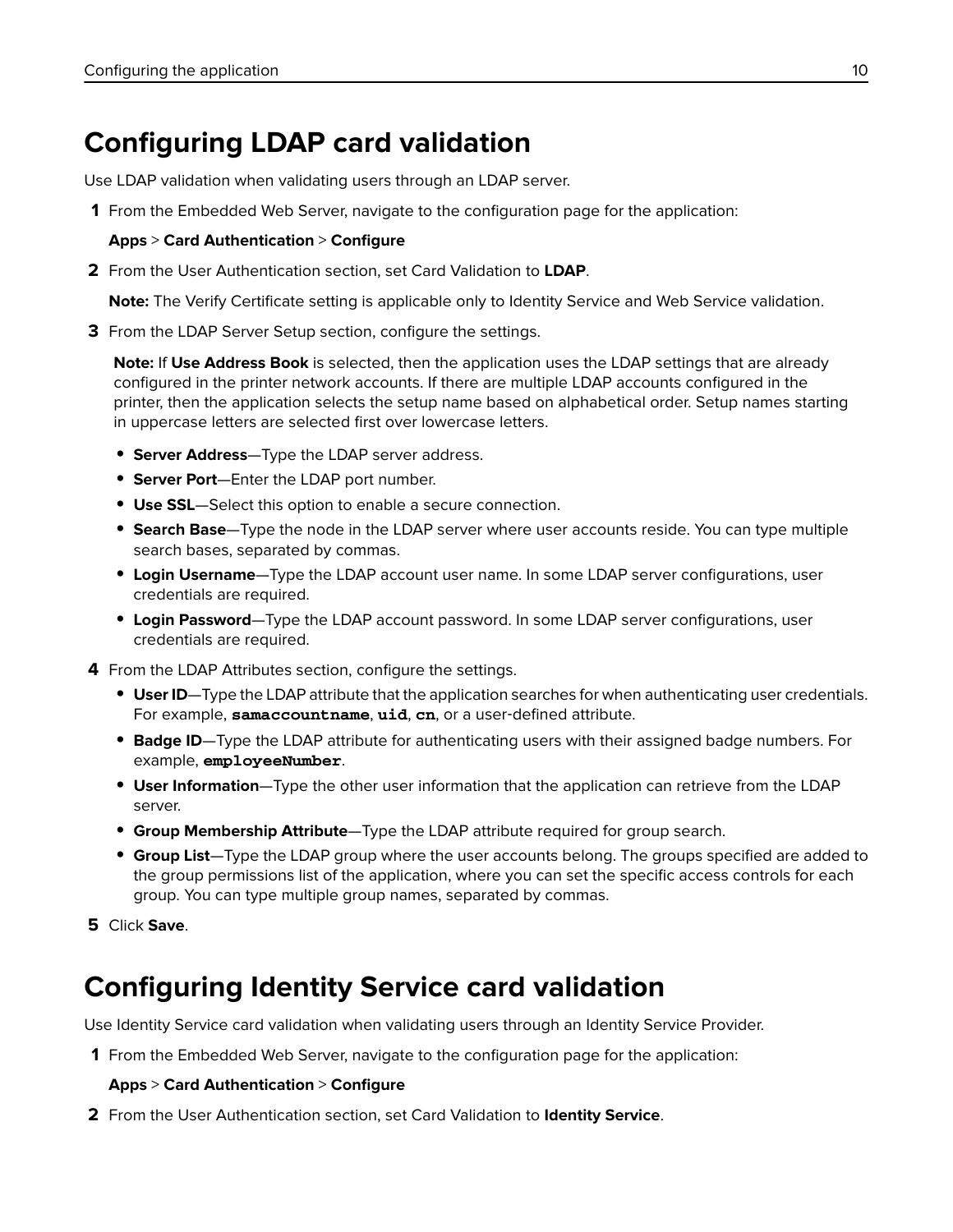- <span id="page-10-0"></span>**3** Select **Verify Certificate** to validate all connections to the server. If Verify Certificate is not selected, then CA will not be validated.
- **4** In the Verification Mode menu, select either **chain** or **peer**.

**Note:** The default value is chain.

- **5** Upload the server SSL certificate to connect securely to the server.
- **6** In the CheckHosts field, type the additional host names (other than the default server URL) to verify the entries in the certificate. Use commas to separate multiple host names.

**Note:** By default, that white list contains just the server URL. Type additional host names in the CheckHosts field to include them in the white list.

- **7** From the Identity Service Settings section, type the host name or IP address of the Identity Service Provider.
- **8** Type the host name or IP address of the Badge Service Provider.
- **9** Set the Application Access Policy.
	- **• Continue**—Continue using the printer even if connecting to the Identity Service server fails.
	- **• Fail**—Go back to the login screen if connecting to the Identity Service server fails.
- **10** If you have a Client ID and Client Secret from the Identity Service Provider, then type the information in their corresponding fields.
- **11** Adjust the network and socket timeouts.
- **12** Upload the server SSL certificate to connect securely to the server.
- **13** To allow users to log in to the printer using a separate service account, select **Use Service Account**, and then enter the service account credentials.
- **14** Set Card Registration to **Identity Service**.
- **15** Click **Save**.

## **Configuring PIN authentication**

Before you begin, make sure that your credentials are set up in the local or network account settings of the printer.

**1** From the Embedded Web Server, navigate to the configuration page for the application:

#### **Apps** > **Card Authentication** > **Configure**

- **2** From the User Authentication section, in the PIN Login section, select **Enable PIN Login**.
- **3** Select **Show on Screen Saver** to show the PIN Login button on the screen saver.
- **4** From the PIN Settings section, in the Required Credentials menu, select a login method.
	- **• Userid and PIN**—Requires a user name and PIN for authentication.
	- **• PIN only**—Requires a PIN for authentication.

**Note:** If the PIN only method is selected, then you cannot register a new PIN or update an existing one.

**5** Type the web server address where the PINs are saved.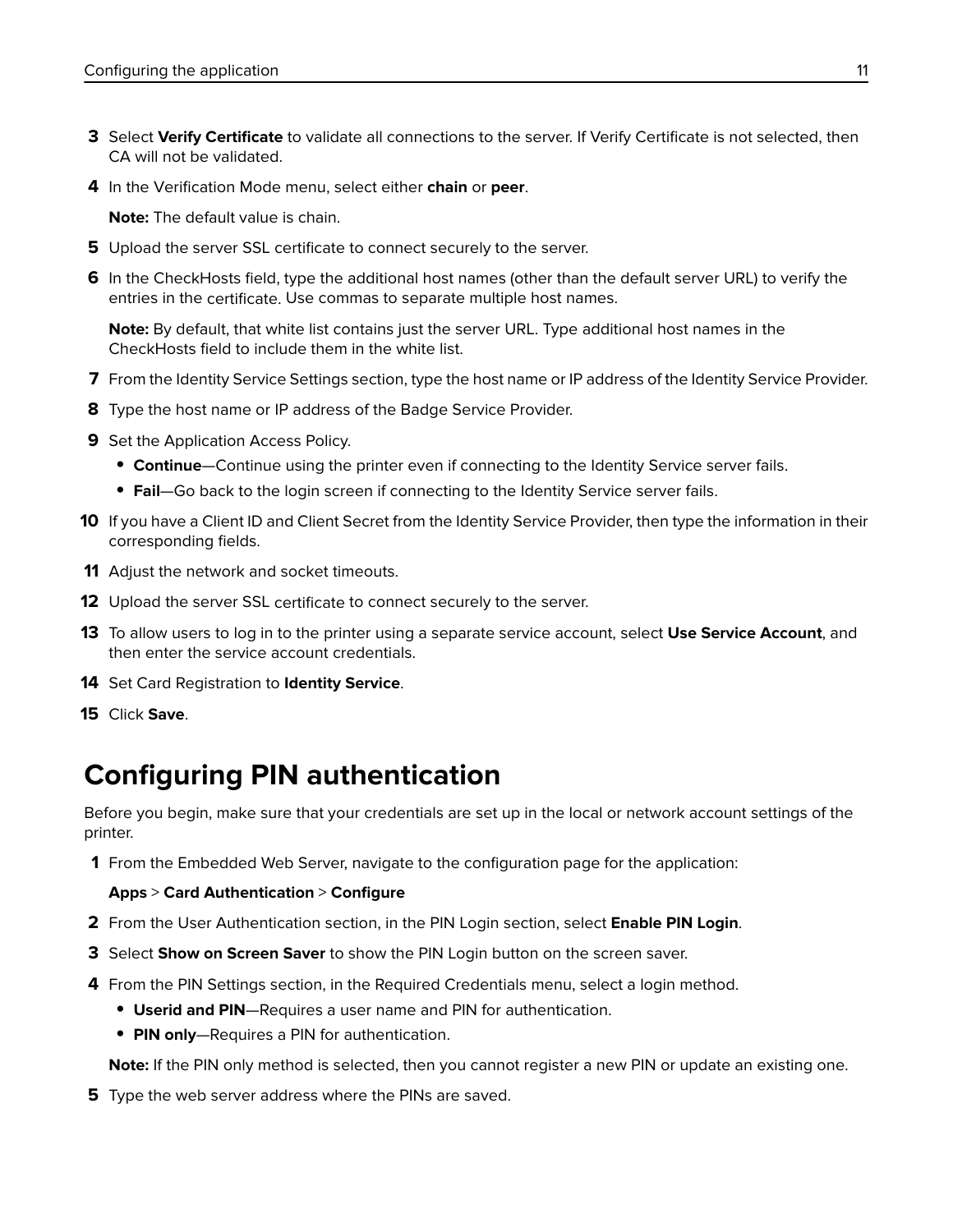<span id="page-11-0"></span>**6** If necessary, type the PIN login text, and then set the minimum PIN length.

**Note:** If the PIN login text field is left blank, then the default PIN login text is shown. The default PIN login text is **Type your user credentials to log in.**

**7** If necessary, type the invalid PIN error messages.

**Note:** If the text fields are left blank, then the default error messages are shown. The default error messages are **Invalid PIN length.** and **Invalid PIN.**

**8** If necessary, adjust the network and socket timeouts.

**Note:** The default value for network timeout and socket timeout is 15 seconds.

**9** Click **Save**.

# **Assigning a login method for card registration**

Before you begin, make sure that your credentials are set up in the local or network account settings of the printer.

**1** From the Embedded Web Server, navigate to the configuration page for the application:

#### **Apps** > **Card Authentication** > **Configure**

**2** From the User Authentication section, in the Card Registration menu, select a login method.

**Note:** If you want to use Kerberos, Active Directory, or LDAP+GSSAPI, then select a realm. If the selected login method has multiple domains, then the selected realm is the default realm shown during card registration.

**3** Click **Save**.

# **Assigning a login method for manual login**

Before you begin, make sure that your credentials are set up in the local or network account settings of the printer.

**1** From the Embedded Web Server, navigate to the configuration page for the application:

#### **Apps** > **Card Authentication** > **Configure**

**2** From the User Authentication section, in the Manual Login Settings section, set **Manual Login** to your preferred login method.

#### **Notes:**

- **•** If Manual Login is set to Identity Service and Use Service Account is enabled, then users are not prompted to enter credentials manually. The application uses the service account to log in.
- **•** If you want to use Kerberos, Active Directory, or LDAP+GSSAPI, then select a realm. If the selected login method has multiple domains, then the selected realm is the default realm shown during manual login.
- **3** Select **Show on Screen Saver** to show the Manual Login button in the screen saver.
- **4** Click **Save**.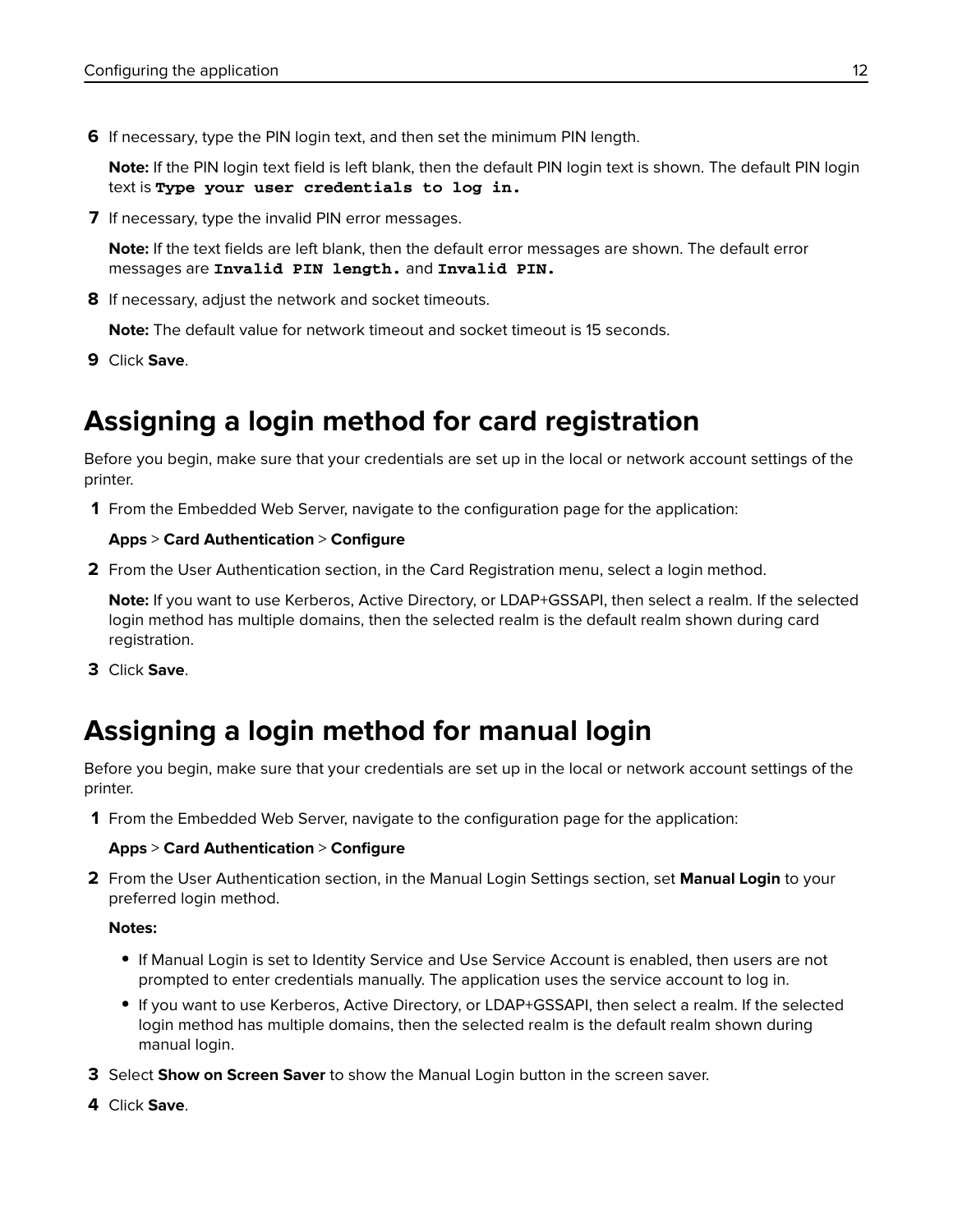# <span id="page-12-0"></span>**Configuring administrator authentication**

**1** From the Embedded Web Server, navigate to the configuration page for the application:

#### **Apps** > **Card Authentication** > **Configure**

**2** From the User Authentication section, in the Admin Login Settings section, set **Admin Login** to your preferred login method.

**Note:** Make sure that you have configured a local administrator account for the printer and that you have configured the permissions for the Device Admin Group. By default, functions and menus are not permitted for this group.

**3** Select an authorized group that can use the administrator login feature.

**Note:** This setting is applicable only to user name, and user name and password accounts.

- **4** Select **Show on Screen Saver** to show the Admin Login button in the screen saver.
- **5** Click **Save**.

## **Showing realms for user accounts**

The Use Selected Realm feature is applicable only if the login methods for card registration and manual login are Kerberos, Active Directory, or LDAP+GSSAPI. This feature is also applicable only if card validation is set to Web Service or Printer-based.

For card registration, if this feature is enabled, then the badge ID that is registered is in username@realm format.

For manual login, if this feature is enabled, then the user name shown in the printer control panel is in username@realm format.

These settings do not apply to PIN login and PIN registration.

To enable this feature, do the following:

**1** From the Embedded Web Server, navigate to the configuration page for the application:

### **Apps** > **Card Authentication** > **Configure**

- **2** From the Advanced Settings section, select **Use Selected Realm**.
- **3** Click **Save**.

# **Configuring the login screen**

**Note:** Make sure that the screen saver setting of the Display Customization application is disabled. For more information, see the Display Customization Administrator Guide.

**1** From the Embedded Web Server, navigate to the configuration page for the application:

#### **Apps** > **Card Authentication** > **Configure**

- **2** From the Login Screen Settings section, do any of the following:
	- **•** To customize the login message, select **Use Custom Login Text**, and then type the message.
	- **•** Set the custom login text color to black or white.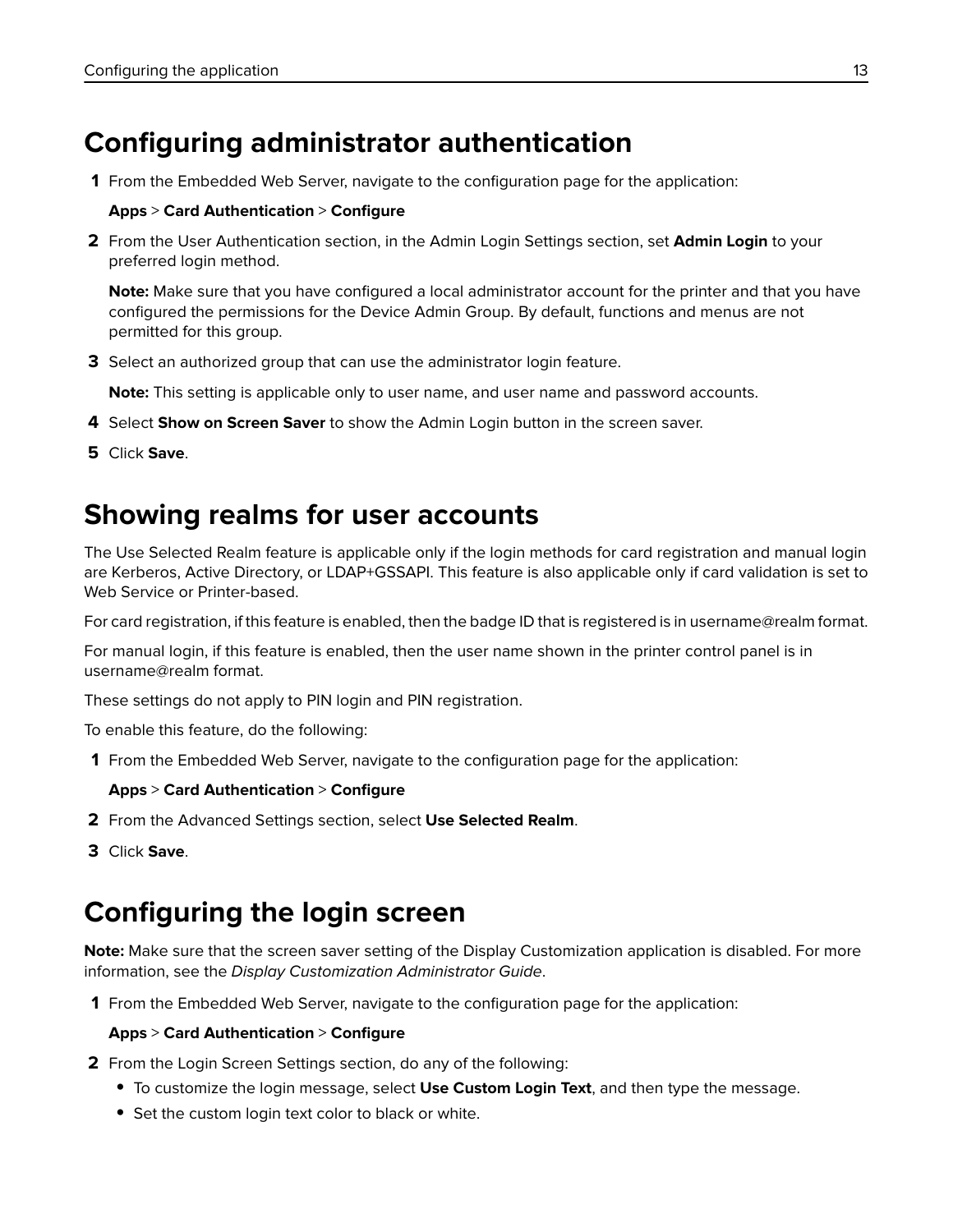- <span id="page-13-0"></span>**•** To change the login screen background, select **Use Custom Image for Login Screen**, and then upload the image file.
- **•** To customize the message for manual login, in the Manual Login Text field, type the message.
- **•** To customize the message for administrator login, in the Admin Login Text field, type the message.
- **•** Enable copying and faxing without logging in.
- **•** Disable the warning when no card reader is attached.
- **3** From the Lock Screen Settings section, select the location for the login text, and then type the profile name or ID of the application. The profile launches automatically after login.
- **4** From the Custom Profile section, type the profile name or ID of the application or printer function, and then type the custom name for the icon. If necessary, select **Use Custom Icon**, and then upload the image file.
- **5** Click **Save**.

**Note:** The login screen can be disabled only in environments that use Identity Service.

### **Enabling public access to copy and fax functions**

- **1** From the Embedded Web Server, click **Settings** > **Security** > **Login Methods**.
- **2** From the Public section, click **Manage Permissions**.
- **3** Expand **Function Access**, and then select **Copy Function** and **Fax Function**.
- **4** Click **Save**.

# **Securing access to individual applications and functions**

To require users to authenticate before accessing an application or a printer function, do the following:

### **Restrict public access to the applications or functions**

- **1** From the Embedded Web Server, click **Settings** > **Security** > **Login Methods**.
- **2** From the Public section, click **Manage Permissions**.
- **3** Expand one or more categories, and then clear the application or function that you want to secure.
- **4** Click **Save**.

### **Manage group permissions**

**Note:** If the Admin Login feature is enabled, then configure the Device Admin Group permissions.

- **1** From the Additional Login Methods section, click **Manage Permissions** beside Card Authentication.
- **2** Select a group whose permissions you want to manage.

**Note:** The list shows the groups that are added in the LDAP Group List in the application configuration page.

- **3** Expand one or more categories, and then select the application or function that you want to be accessible.
- **4** Click **Save**.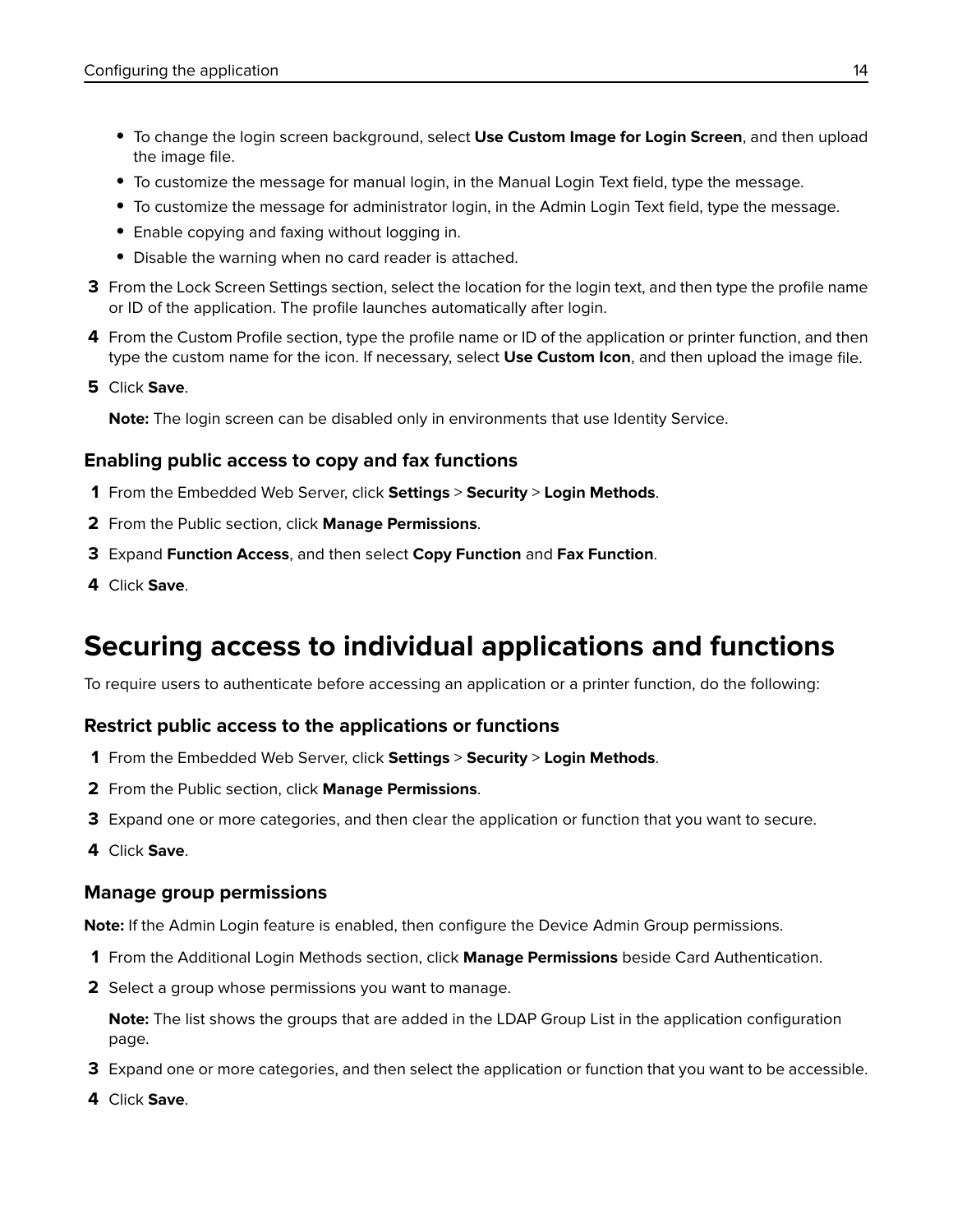#### <span id="page-14-0"></span>**Notes:**

- **•** During login, the application applies the permissions of the group where the user belongs to. If the user belongs to multiple groups, then the application merges all permissions. For example, only copying is allowed for Group A, and only faxing is allowed for Group B. If the user belongs to both groups, then the application allows the user to both copy and fax.
- **•** The group permissions of the assigned login method for card registration and manual login must have the same group permissions configured in the application.

## **Configuring the badge logout delay**

You can set how long before the printer registers a succeeding tap as a logout. If you tap your card within the specified time, then you remain logged in. If you tap your card after the timer expires, then you are logged out.

If you are logged in, and another user logs in using a card, then you are logged out immediately and the other user is logged in. This behavior still takes effect even though the badge logout delay timer is active.

**1** From the Embedded Web Server, navigate to the configuration page for the application:

#### **Apps** > **Card Authentication** > **Configure**

- **2** From the Advanced Settings section, set the badge logout delay.
- **3** Click **Save**.

## **Importing or exporting a configuration file**

Importing configuration files overwrites the existing application configurations.

**1** From the Embedded Web Server, navigate to the configuration page for the application:

**Apps** > **Card Authentication** > **Configure**

- **2** Click **Import/Export Configuration**.
- **3** Do either of the following:
	- **•** Browse to the configuration file, and then click **Import**.
	- **•** Click **Export**.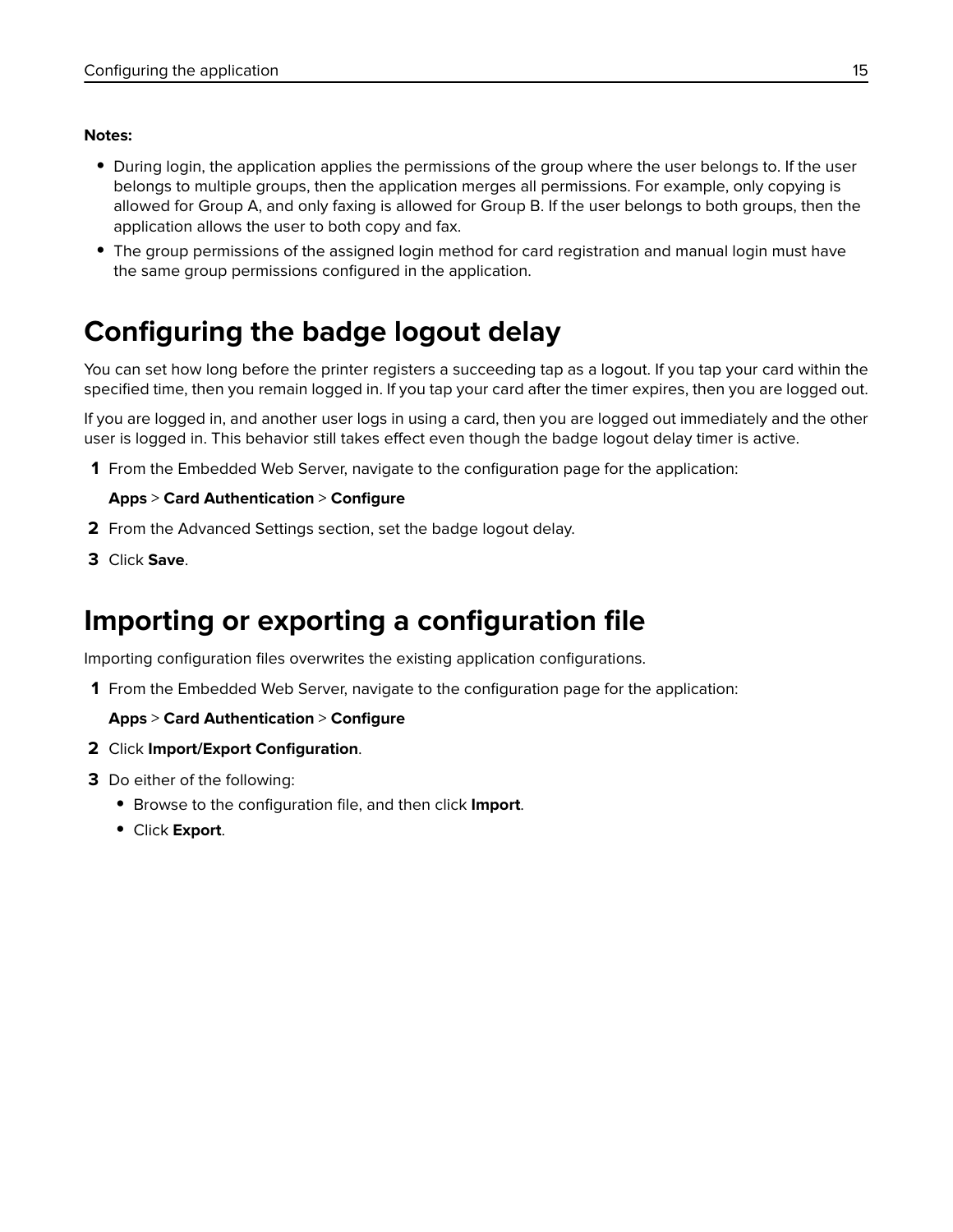# <span id="page-15-0"></span>**Managing the application**

For printer-based card validation, you can manage the client printers and user accounts in the status page of the application.

#### **Notes:**

- **•** The status page for the application is available only when using printer-based authentication.
- **•** If a printer is not assigned with a role, then it appears as Not Configured in the status page for the application. Make sure to set the role of the printer. For more information, see ["Configuring printer](#page-7-0)-based [card validation" on page 8.](#page-7-0)

## **Accessing the status page for the application**

Use the status page to monitor printer activity.

- **1** From the Embedded Web Server, click **Apps** > **Launch Apps** > **Card Authentication**.
- **2** Note the following information:
	- **• Status**—Shows the activity status of the printer.
		- **– Not Configured**—No printer has been configured.
		- **– Offline**—No printer activity or communication is performed.
		- **– Online**—The printer is active.
	- **• Uptime**—How long the application has been running.
	- **• (this printer)**—The current printer.
	- **• Last Activity**—The last activity of the master printer.
	- **• Number of Users**—The total number of registered users.
	- **• Registration Status**—Indicates whether the printer is offline or online.
	- **• Last Sync with Master**—The last time that the backup printer updated with the master printer.
	- **• Last Contact with Master**—The last time the backup printer communicated with the master printer.
	- **• Last Sync as Master**—The last time that the backup printer functioned as the master printer.
	- **• Last Activity as Master**—The last activity of the backup printer functioning as master printer.
	- **• Duration as Master**—How long the backup printer has functioned as the master printer.
	- **• Currently Serviced By**—The client printer recently in contact with the master or backup printer.
	- **• Last Activity with Backup**—The last time that the client printer was in contact with the backup printer.

## **Managing client printers and user accounts**

**Note:** This feature appears only when a printer functions as a master.

- **1** From the Embedded Web Server, click **Apps** > **Launch Apps** > **Card Authentication**.
- **2** From the Clients section, do either of the following: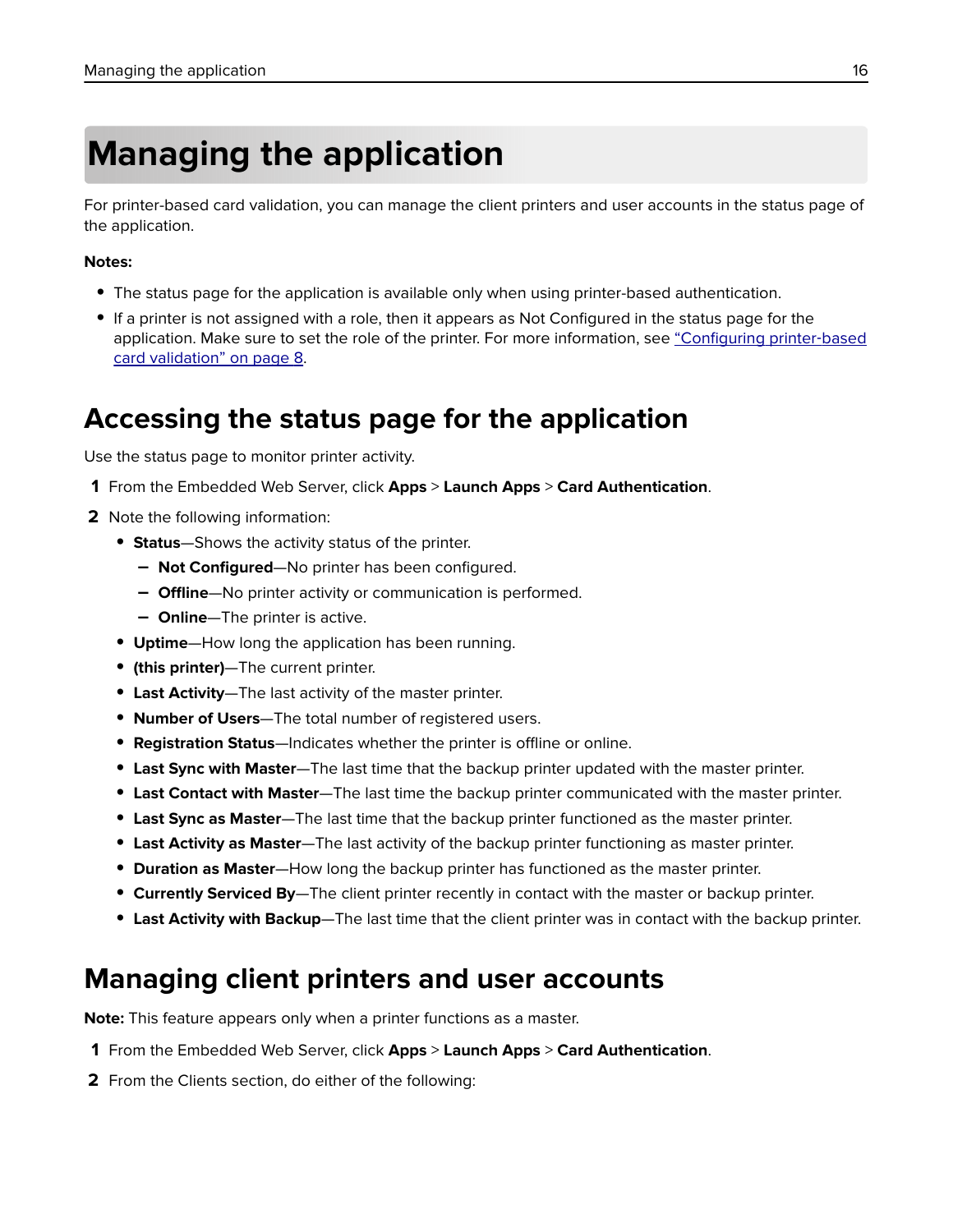### <span id="page-16-0"></span>**Add client printers**

- **a** Click **Add Clients**.
- **b** Type the IP address of the client printer, and then click **Add Clients**.

#### **Notes:**

- **•** Use commas to separate multiple IP addresses.
- **•** Use an asterisk as the last octet to search for multiple IP addresses. For example, type **10.194.1.\***.

### **Delete client printers**

- **a** From the Clients list, select one or more client printers.
- **b** Click **Delete Clients**.

**Note:** You cannot delete client printers if the application is offline or uninstalled.

### **Deleting user accounts**

- **1** From the Embedded Web Server, click **Apps** > **Launch Apps** > **Card Authentication**.
- **2** From the Master section, click **Delete Users**.
- **3** Type the user ID.

**Note:** Use commas to separate multiple user IDs.

**4** Click **Delete**.

# **Reassigning printer roles**

### **Configuring a new master printer**

**1** From the Embedded Web Server of the new master printer, navigate to the configuration page for the application:

#### **Apps** > **Card Authentication** > **Configure**

- **2** Click **User Authentication**, and then from the Printer‑based Settings section, set the role to **Master**.
- **3** Type the host name or IP address of the backup printer.
- **4** Click **Save**.

### **Assigning the backup printer to the new master printer**

**1** From the Embedded Web Server of the backup printer, navigate to the configuration page for the application:

### **Apps** > **Card Authentication** > **Configure**

- **2** Click **User Authentication**, and then from the Printer‑based Settings section, set the role to **Backup**.
- **3** Type the host name or IP address of the new master printer.
- **4** Click **Save**.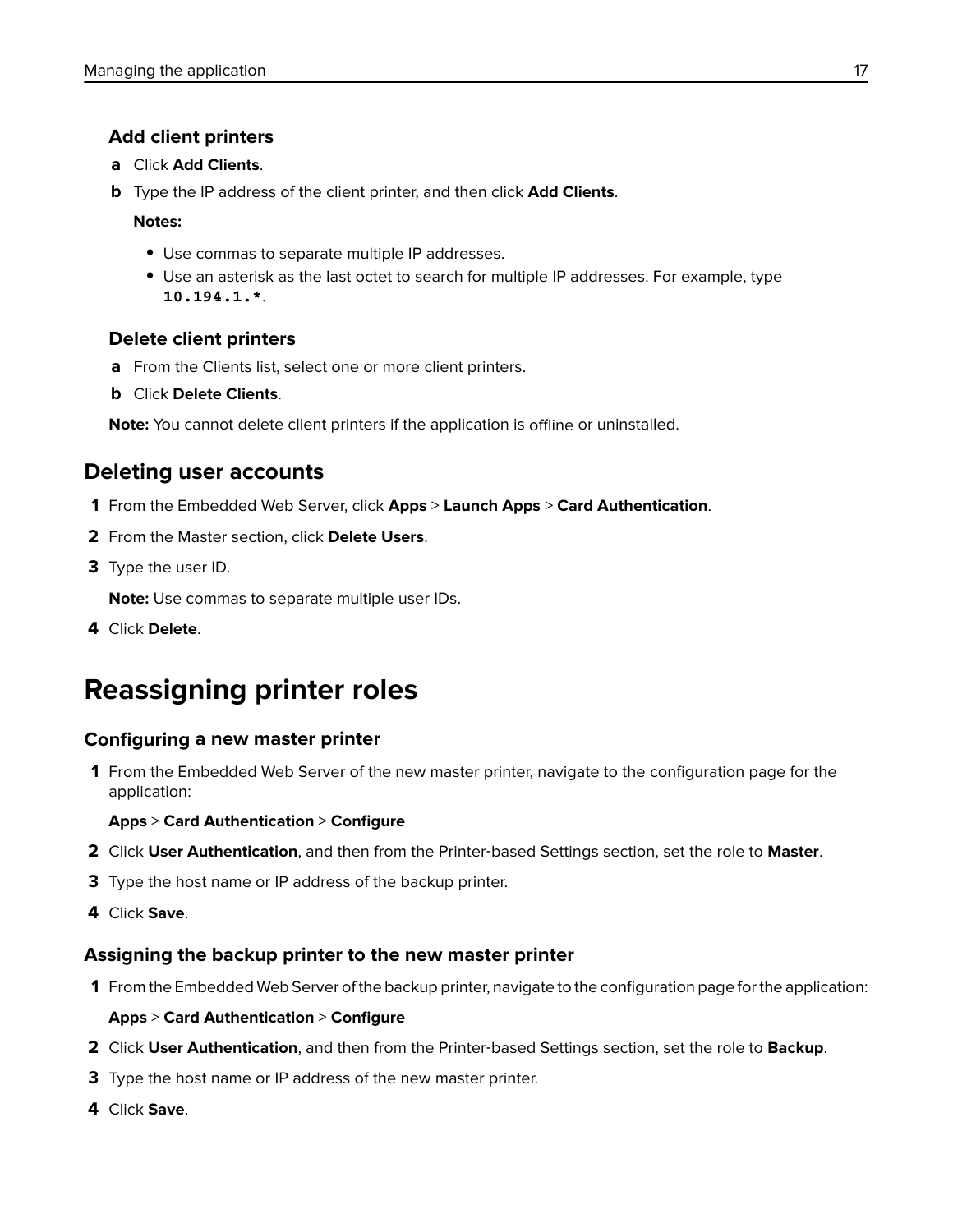### **Reassigning a client printer**

- **1** From the Embedded Web Server of the current master printer, click **Apps** > **Launch Apps** > **Card Authentication**.
- **2** From the Clients section, delete the client printer.
- **3** Do either of the following:

### **Add the client printer using the configuration page for the application**

**a** From the Embedded Web Server of the client printer, navigate to the configuration page for the application:

#### **Apps** > **Card Authentication** > **Configure**

- **b** Click **User Authentication**, and then from the Printer‑based Settings section, set the role to **Client**.
- **c** Type the host names or IP addresses of the new master printer and new backup printer.
- **d** Click **Save**.

#### **Add the client printer using the master printer status page**

- **a** From the Embedded Web Server of the new master printer, click **Apps** > **Launch Apps** > **Card Authentication**.
- **b** From the Clients section, click **Add Clients**.
- **c** Type the IP address of the client printer.
- **d** Click **Add Clients**.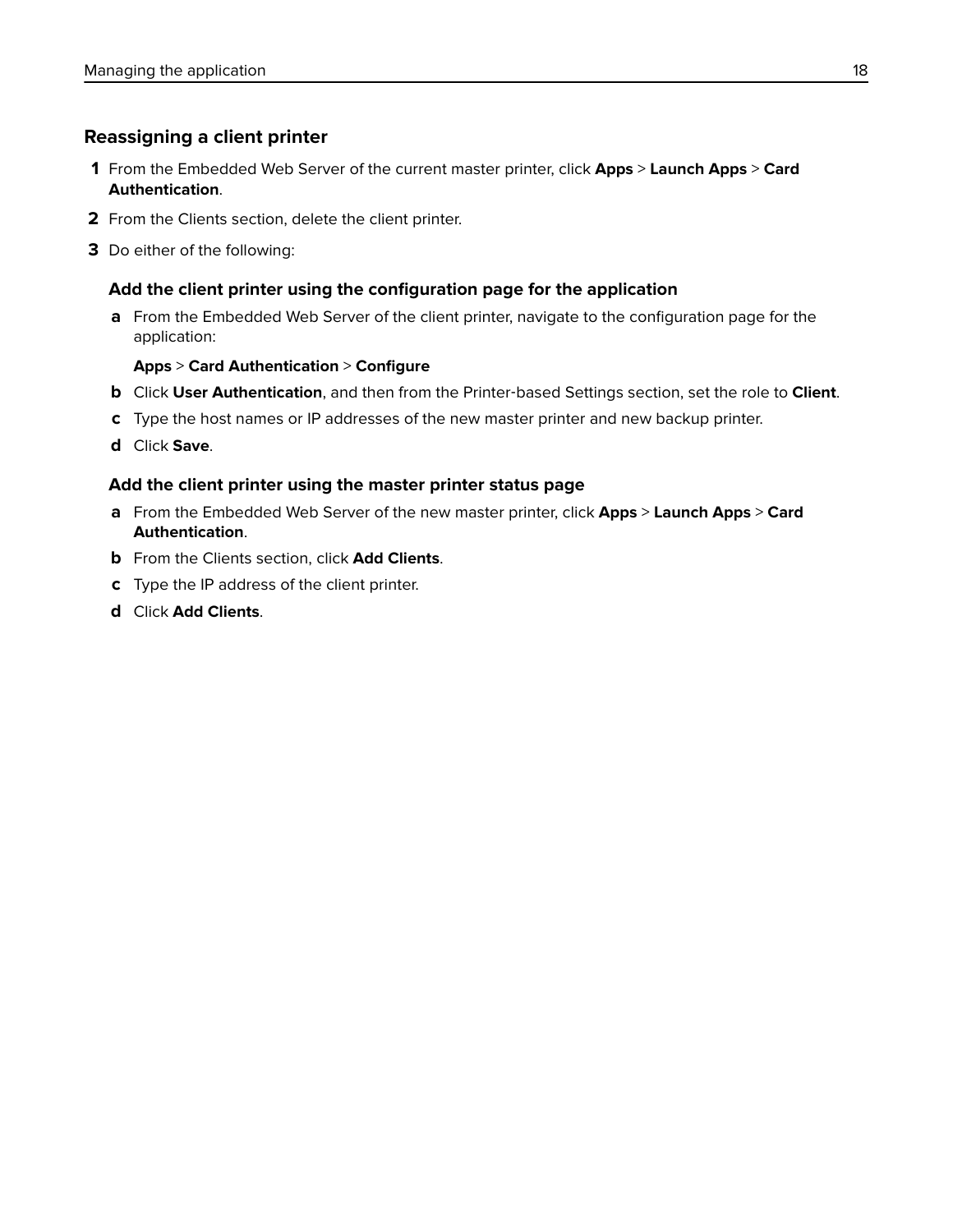# <span id="page-18-0"></span>**Using the application**

## **Registering users**

- **1** Tap your card on the card reader.
- **2** On the printer control panel, enter your credentials.

**Note:** If you are using Kerberos or Active Directory or LDAP+GSSAPI for card registration, then select a realm.

**3** Touch **Register**.

**Note:** After registration, you are automatically logged in. If you tap your card within the specified time in the logout delay, then you remain logged in. To log out, press the home button, or touch the user name in the upper‑right corner of the printer control panel, and then confirm logout. For more information, see ["Configuring the badge logout delay" on page 15.](#page-14-0)

# **Registering a PIN**

- **1** From the printer control panel, touch **PIN Login**.
- **2** Touch > **Register PIN**.

**Note:** To change an existing PIN, touch **Change PIN**.

**3** Follow the instructions on the display.

# **Logging in to the printer manually**

- **1** From the printer control panel, touch one of the following:
	- **• PIN Login**
	- **• Manual Login**
	- **• Admin Login**

**Note:** If you select **Admin Login**, then retrieving other user information from the LDAP server is not applicable.

**2** Enter your login credentials.

**Note:** If you are using Kerberos, Active Directory, or LDAP+GSSAPI for manual login, then select a realm.

**3** Follow the instructions on the display.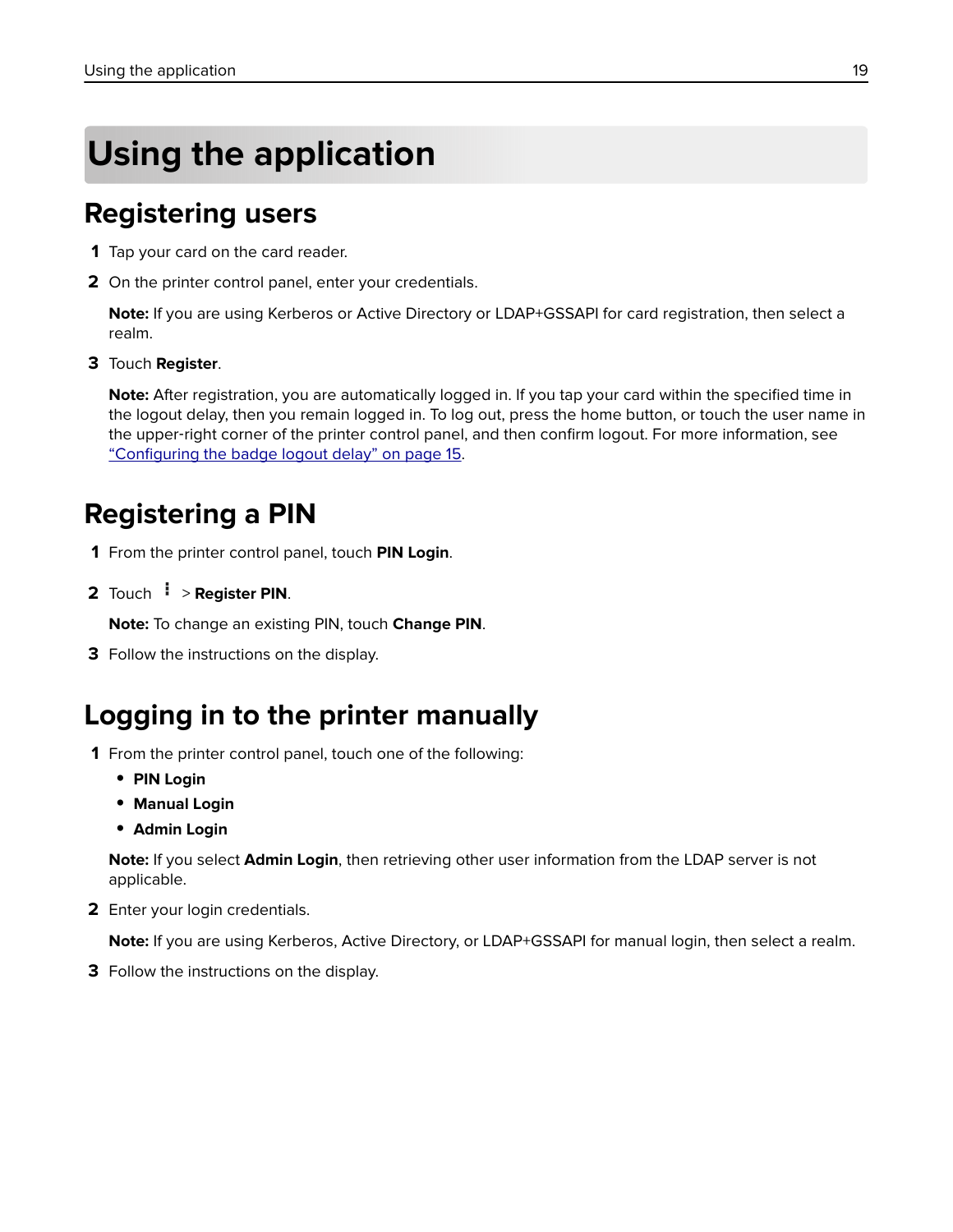# <span id="page-19-0"></span>**Troubleshooting**

# **Application error**

Try one or more of the following:

### **Check the diagnostic log**

- **1** Open a web browser, and then type *IP***/se**, where *IP* is the printer IP address.
- **2** Click **Embedded Solutions**, and then do the following:
	- **a** Clear the log file.
	- **b** Set the logging level to **Yes**.
	- **c** Generate the log file.
- **3** Analyze the log, and then resolve the problem.

**Note:** After resolving the problem, set the logging level to **No**.

### **Contact your Lexmark representative**

# **Authentication error**

Try one or more of the following:

### **Increase the printer timeout**

If you are using Identity Service as a card validation method, then the printer may need more time to communicate to the Identity Service Provider.

- **1** From the Embedded Web Server, click **Settings** > **Device**.
- **2** Do the following:

#### **Adjust the screen timeout**

- **a** Click **Preferences**.
- **b** Increase the value of Screen Timeout.
- **c** Click **Save**.

#### **Adjust the Sleep Mode timeout**

- **a** Click **Power Management**.
- **b** Increase the value of Sleep Mode.
- **c** Click **Save**.

#### **Make sure that the printer is connected to the network**

For more information, see the printer User's Guide.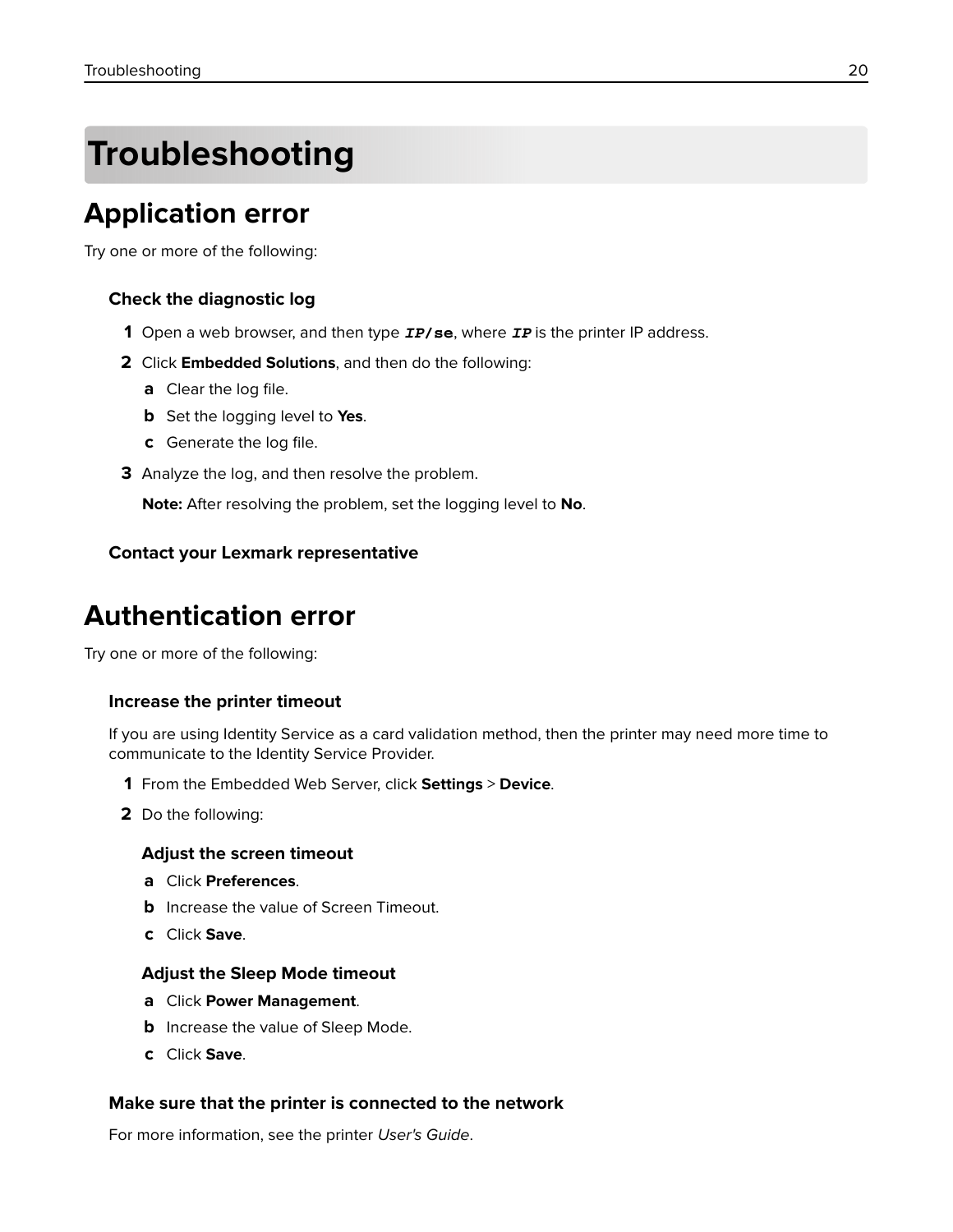#### <span id="page-20-0"></span>**Make sure that the security server is online and is not busy**

For more information, contact your system administrator.

### **User is locked out**

#### **Update the lockout time and the allowed number of login failures**

The user may have reached the allowed number of login failures.

**Note:** This solution is applicable only in some printer models.

- **1** From the Embedded Web Server, click **Settings** > **Security** > **Login Restrictions**.
- **2** Update the lockout time and the allowed number of login failures.
- **3** Click **Save**.

**Note:** Wait for the lockout time to pass before the new settings take effect.

### **Cannot register a client printer**

Try one or more of the following:

#### **Make sure that the master printer or the backup printer is online**

For more information, see ["Accessing the status page for the application" on page 16](#page-15-0).

#### **Make sure that the master printer and the backup printer are configured properly**

For more information, see "Configuring printer-[based card validation" on page 8](#page-7-0).

#### **Contact your solution provider**

If you still cannot resolve the problem, then contact your solution provider.

### **Cannot connect to the LDAP server**

Try one or more of the following:

#### **Make sure that the LDAP settings are configured properly**

For more information, see ["Configuring LDAP card validation" on page 10](#page-9-0).

#### **Contact your solution provider**

If you still cannot resolve the problem, then contact your solution provider.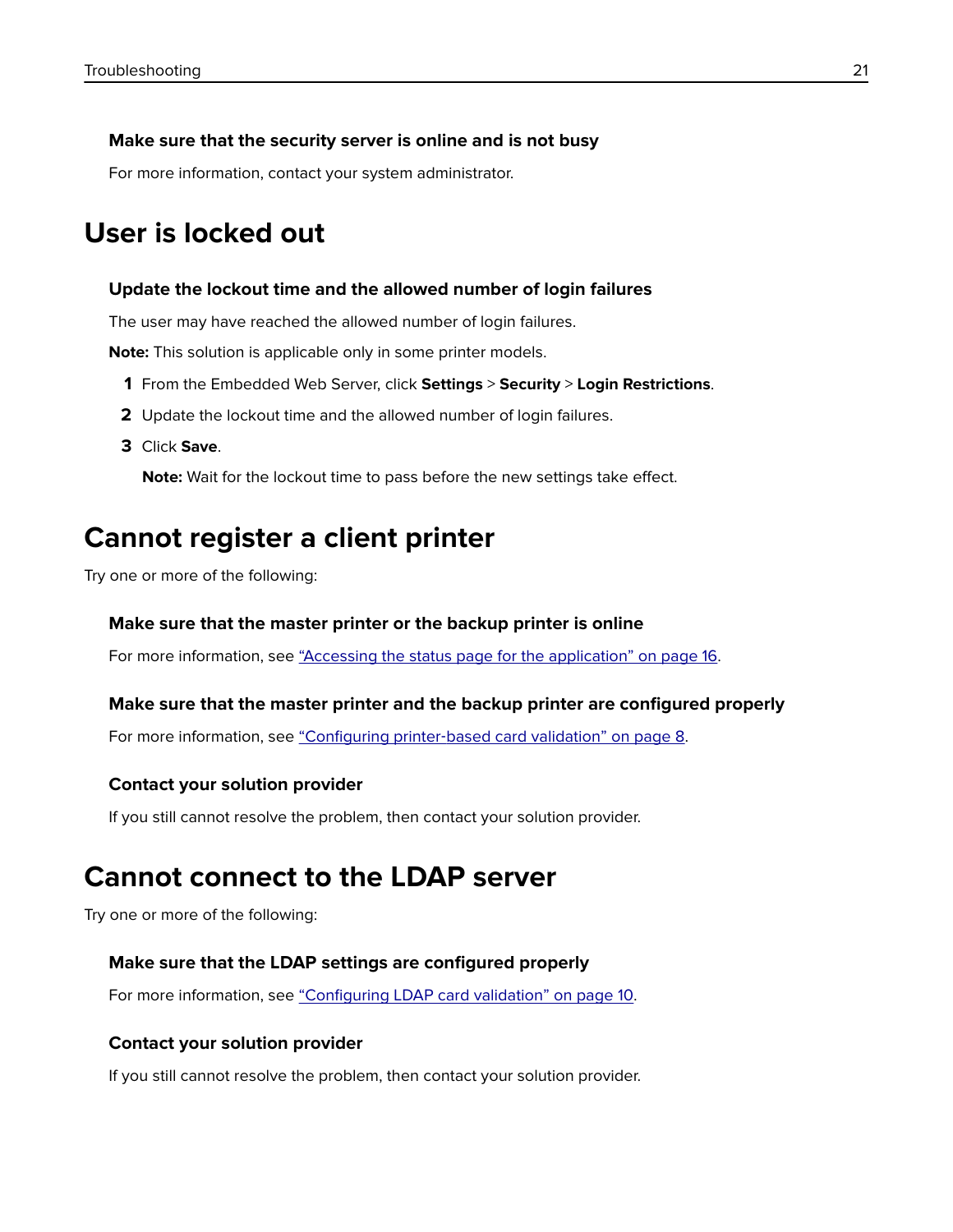# <span id="page-21-0"></span>**Some settings do not appear in the configuration page**

Try one or more of the following:

### **Make sure to use the recommended web browser**

For more information, see the Readme file.

### **When using Internet Explorer, make sure not to show intranet sites in Compatibility View**

For more information, see the help information for the browser.

### **Contact your Lexmark representative**

# **User has no access privileges**

Try one or more of the following:

### **Enable the permissions of the login method assigned to card registration and manual login**

- **1** From the Embedded Web Server, click **Settings** > **Security** > **Login Methods**.
- **2** Click **Manage Groups/Permissions** beside the login method assigned to card registration and manual login.
- **3** Enable the permissions that are identical to the Card Authentication permissions.
- **4** Click **Save**.

### **Contact your Lexmark representative**

# **Cannot find realm information**

The Use Selected Realm option is enabled in the application, but the login method assigned for manual login or card registration does not require realm selection. For example, local accounts or LDAP. The login methods that require realm selection are Kerberos, Active Directory, and LDAP+GSSAPI.

Try one or more of the following:

### **Disable realm selection**

**1** From the Embedded Web Server, navigate to the configuration page for the application:

### **Apps** > **Card Authentication** > **Configure**

- **2** From the Advanced Settings section, clear **Use Selected Realm**.
- **3** Click **Save**.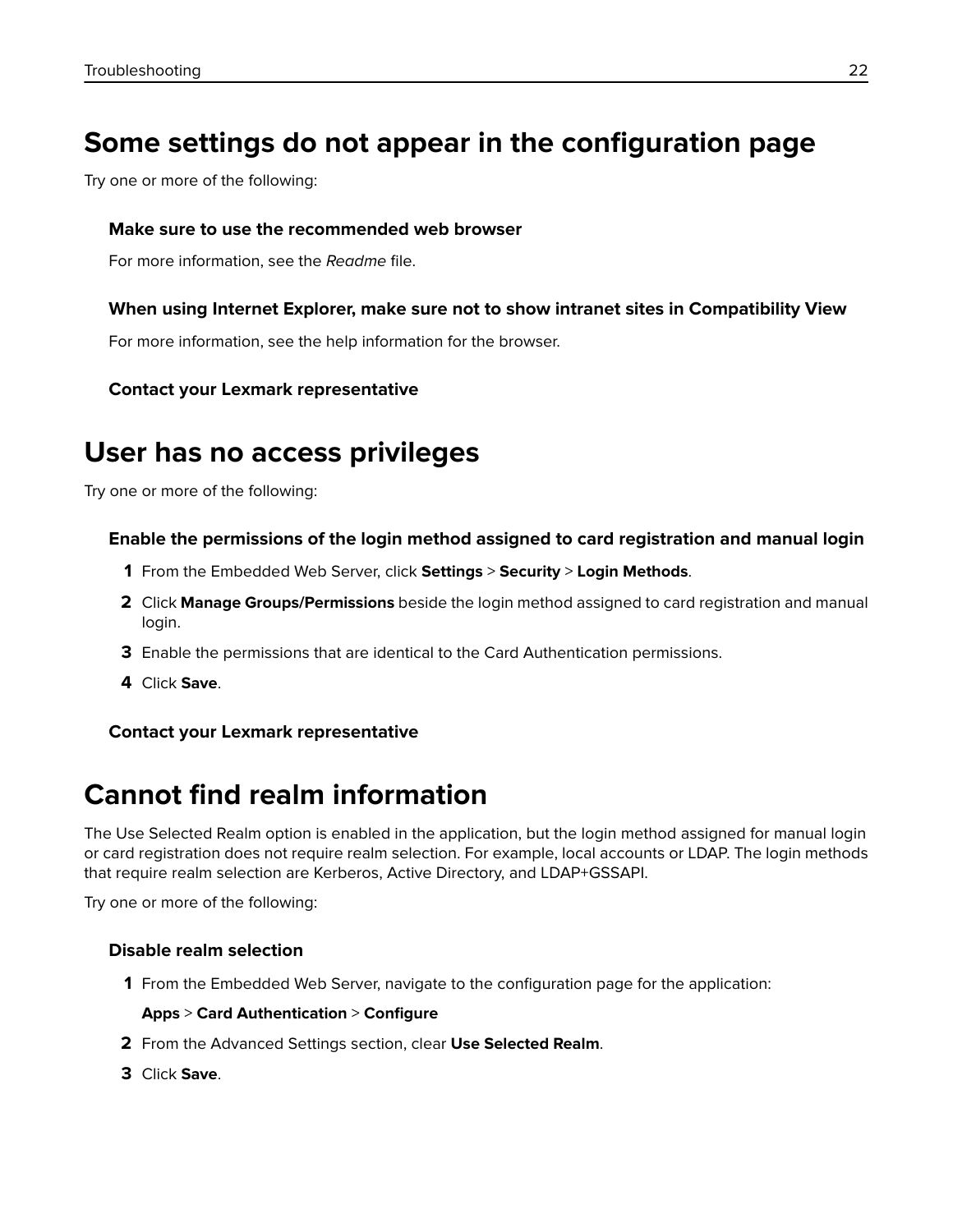### **Change the login method**

**1** From the Embedded Web Server, navigate to the configuration page for the application:

#### **Apps** > **Card Authentication** > **Configure**

- **2** From the User Authentication section, change the login method for card registration and manual login to Kerberos or Active Directory or LDAP+GSSAPI.
- **3** Click **Save**.

#### **Contact your Lexmark representative**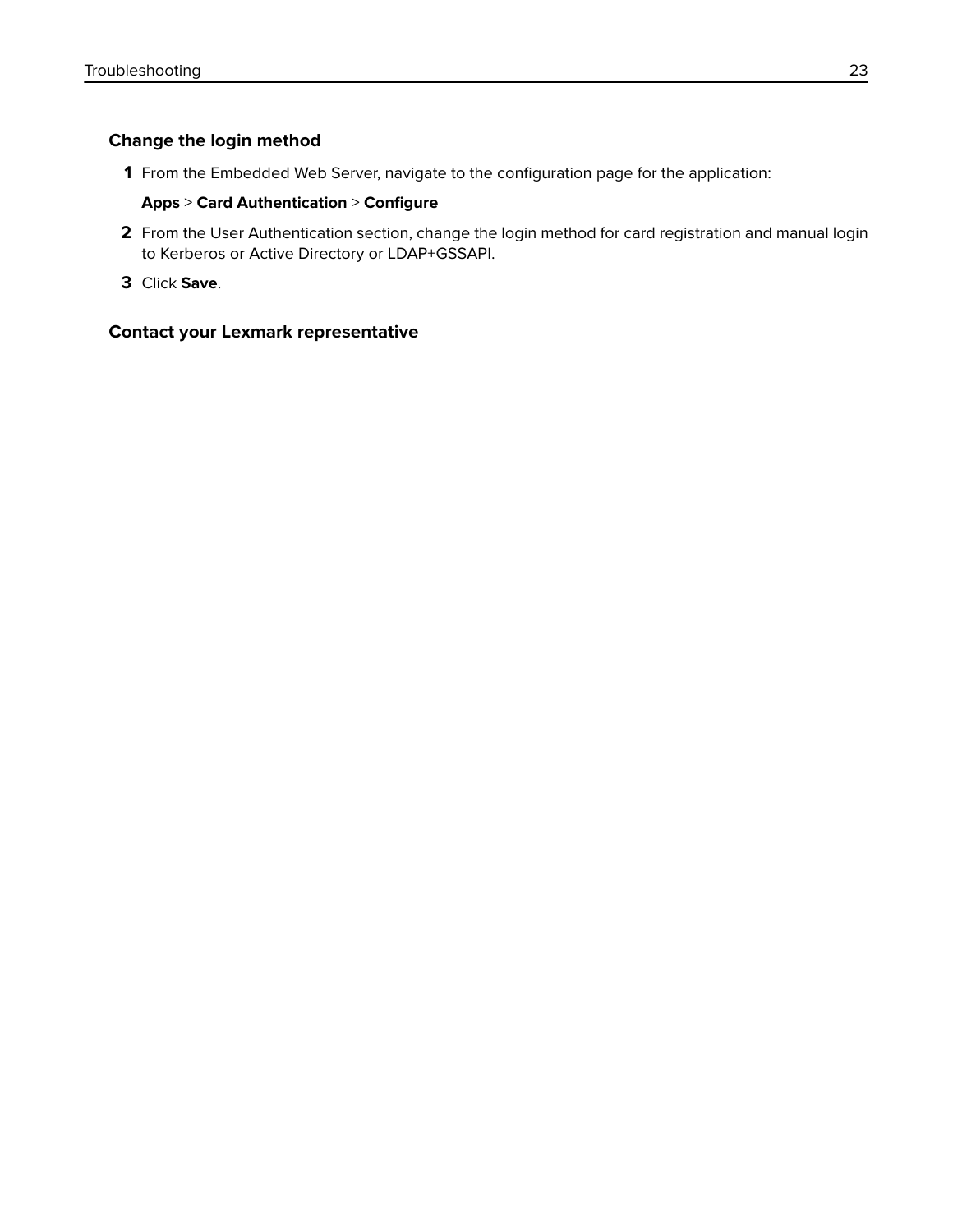# <span id="page-23-0"></span>**Frequently asked questions**

# **Why can't I add or delete a client printer when a backup printer functions as a master printer?**

You can delete or add a client printer only when the master printer is online.

# **Can I remove a client printer even if the master printer is offline and reassign it to its new master printer?**

Yes. Do the following:

- **1** Reinstall the application from the client printer.
- **2** Set the role as a client printer and configure it to its new master and backup printers. For more information, see "Configuring printer-[based card validation" on page 8.](#page-7-0)

# **Why can't I see a Copy or Fax button on the lock screen even if I enabled copy or fax without logging in?**

The copy or fax button does not appear if access control to the Copy or Fax function is not set. For more information, see ["Configuring the login screen" on page 13](#page-12-0).

# **How do I restrict public access to the configuration page for all applications?**

- **1** From the Embedded Web Server, click **Settings** > **Security** > **Login Methods**.
- **2** From the Public section, click **Manage Permissions**.
- **3** Expand **Device Management**, and then clear **Apps Configuration**.
- **4** Click **Save**.
- **5** From the Embedded Web Server, click **Settings** > **Security** > **Login Methods**.
- **6** Click **Manage Permissions** or **Manage Groups/Permissions** beside the login method that you want to configure.
- **7** Click the group that you want to have access to the configuration page for all applications.
- **8** Expand **Device Management**, and then make sure that **Apps Configuration** is selected.
- **9** Click Save.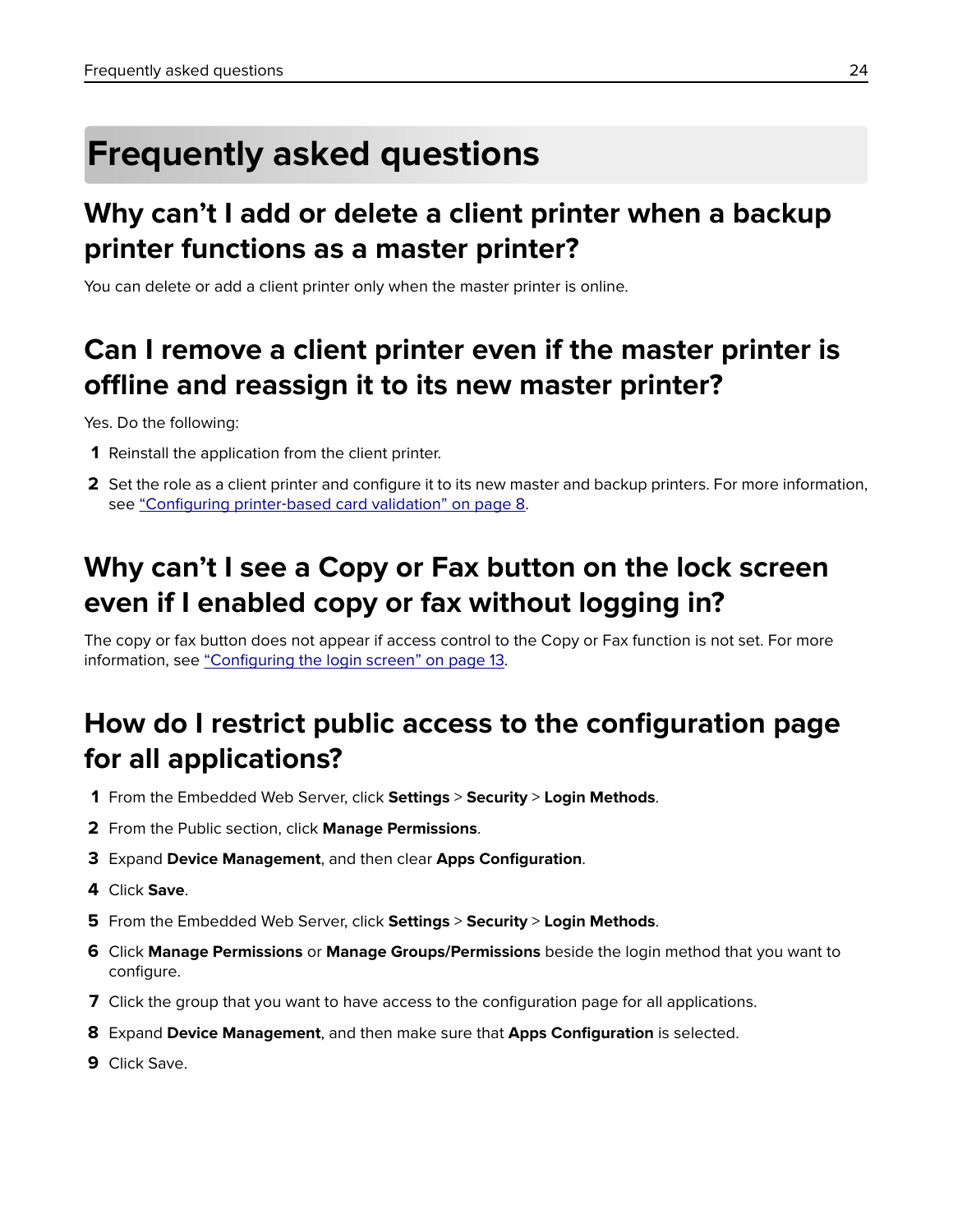# <span id="page-24-0"></span>**Notices**

### **Edition notice**

December 2020

**The following paragraph does not apply to any country where such provisions are inconsistent with local law:** LEXMARK INTERNATIONAL, INC., PROVIDES THIS PUBLICATION "AS IS" WITHOUT WARRANTY OF ANY KIND, EITHER EXPRESS OR IMPLIED, INCLUDING, BUT NOT LIMITED TO, THE IMPLIED WARRANTIES OF MERCHANTABILITY OR FITNESS FOR A PARTICULAR PURPOSE. Some states do not allow disclaimer of express or implied warranties in certain transactions; therefore, this statement may not apply to you.

This publication could include technical inaccuracies or typographical errors. Changes are periodically made to the information herein; these changes will be incorporated in later editions. Improvements or changes in the products or the programs described may be made at any time.

References in this publication to products, programs, or services do not imply that the manufacturer intends to make these available in all countries in which it operates. Any reference to a product, program, or service is not intended to state or imply that only that product, program, or service may be used. Any functionally equivalent product, program, or service that does not infringe any existing intellectual property right may be used instead. Evaluation and verification of operation in conjunction with other products, programs, or services, except those expressly designated by the manufacturer, are the user's responsibility.

For Lexmark technical support, go to **<http://support.lexmark.com>**.

For information on Lexmark's privacy policy governing the use of this product, go to **[www.lexmark.com/privacy](http://www.lexmark.com/privacy)**.

For information on supplies and downloads, go to **[www.lexmark.com](http://www.lexmark.com)**.

**© 2016 Lexmark International, Inc.**

**All rights reserved.**

### **GOVERNMENT END USERS**

The Software Program and any related documentation are "Commercial Items," as that term is defined in 48 C.F.R. 2.101, "Computer Software" and "Commercial Computer Software Documentation," as such terms are used in 48 C.F.R. 12.212 or 48 C.F.R. 227.7202, as applicable. Consistent with 48 C.F.R. 12.212 or 48 C.F.R. 227.7202-1 through 227.7207-4, as applicable, the Commercial Computer Software and Commercial Software Documentation are licensed to the U.S. Government end users (a) only as Commercial Items and (b) with only those rights as are granted to all other end users pursuant to the terms and conditions herein.

### **Trademarks**

Lexmark and the Lexmark logo are trademarks or registered trademarks of Lexmark International, Inc. in the United States and/or other countries.

All other trademarks are the property of their respective owners.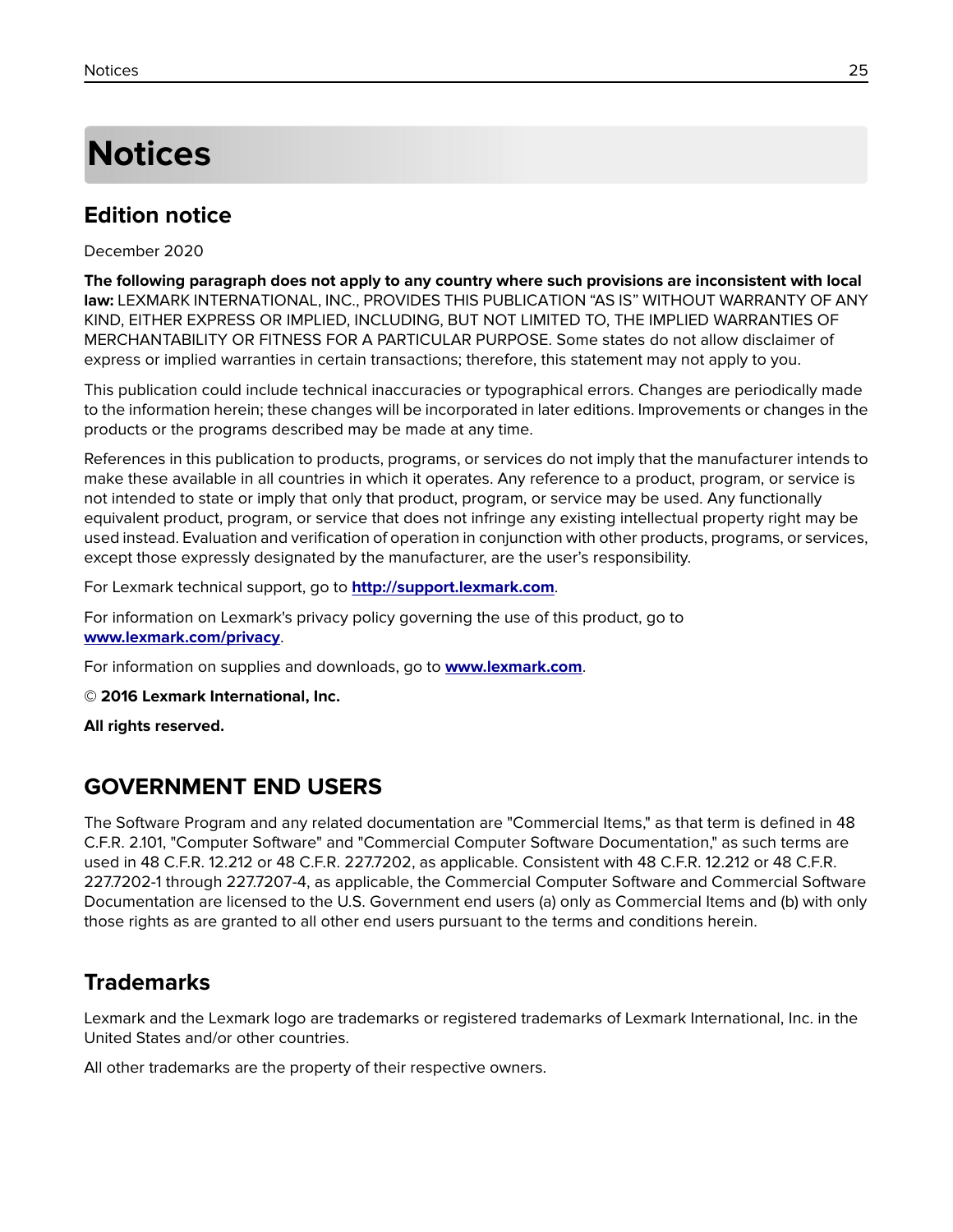# <span id="page-25-0"></span>**Index**

### **A**

access controls [14](#page-13-0) accessing status page [16](#page-15-0) accessing the Embedded Web Server [8](#page-7-0) adding client printers [16](#page-15-0) users [19](#page-18-0) adding local accounts [12](#page-11-0) administrator authentication configuring [13](#page-12-0) application error [20](#page-19-0) applications securing [14](#page-13-0) assigning a login method [12](#page-11-0) assigning a login method for manual login [12](#page-11-0) authentication configuring [8](#page-7-0) authentication error [20](#page-19-0)

### **B**

badge logout delay configuring [15](#page-14-0)

### **C**

cannot connect to the LDAP server [21](#page-20-0) cannot find realm information [22](#page-21-0) cannot register a client printer [21](#page-20-0) card authentication default login method [8](#page-7-0) change history [4](#page-3-0) changing a PIN [19](#page-18-0) checklist deployment readiness [6](#page-5-0) client printers adding [16](#page-15-0) deleting [16](#page-15-0) migrating [17](#page-16-0) configuration file importing or exporting [15](#page-14-0) configuring badge logout delay [15](#page-14-0) Identity Service card validation [10](#page-9-0)

LDAP card validation [10](#page-9-0) login screen [13](#page-12-0) new backup printer [17](#page-16-0) new master printer [17](#page-16-0) PIN authentication [11](#page-10-0) printer‑based card validation [8](#page-7-0) web service card validation [9](#page-8-0) configuring administrator authentication [13](#page-12-0) configuring realms login methods [13](#page-12-0) copy function using without logging in [13](#page-12-0)

### **D**

default login method [8](#page-7-0) deleting client printers [16](#page-15-0) user accounts [16](#page-15-0) deployment readiness checklist [6](#page-5-0)

### **E**

Embedded Web Server accessing [8](#page-7-0) exporting a configuration file [15](#page-14-0)

### **F**

FAQs [24](#page-23-0) fax function using without logging in [13](#page-12-0) frequently asked questions [24](#page-23-0) functions securing [14](#page-13-0)

### **I**

Identity Service card validation configuring [10](#page-9-0) importing a configuration file [15](#page-14-0)

### **L**

LDAP card validation configuring [10](#page-9-0) local accounts adding [12](#page-11-0) logging in to the printer manually [19](#page-18-0)

login manual [19](#page-18-0) PIN [19](#page-18-0) login screen configuring [13](#page-12-0)

### **M**

manual login [19](#page-18-0) assigning a login method [12](#page-11-0) migrating client printers [17](#page-16-0) user accounts [17](#page-16-0)

### **O**

overview [5](#page-4-0)

### **P**

PIN registering [19](#page-18-0) PIN authentication configuring [11](#page-10-0) PIN login [19](#page-18-0) printer roles reassigning [17](#page-16-0) printer‑based card validation configuring [8](#page-7-0)

### **R**

reassigning printer roles [17](#page-16-0) registering a PIN [19](#page-18-0) registering users [19](#page-18-0)

### **S**

securing applications [14](#page-13-0) printer functions [14](#page-13-0) showing realms for user accounts [13](#page-12-0) some settings do not appear in the configuration page [22](#page-21-0) status page accessing [16](#page-15-0)

### **T**

troubleshooting application error [20](#page-19-0)